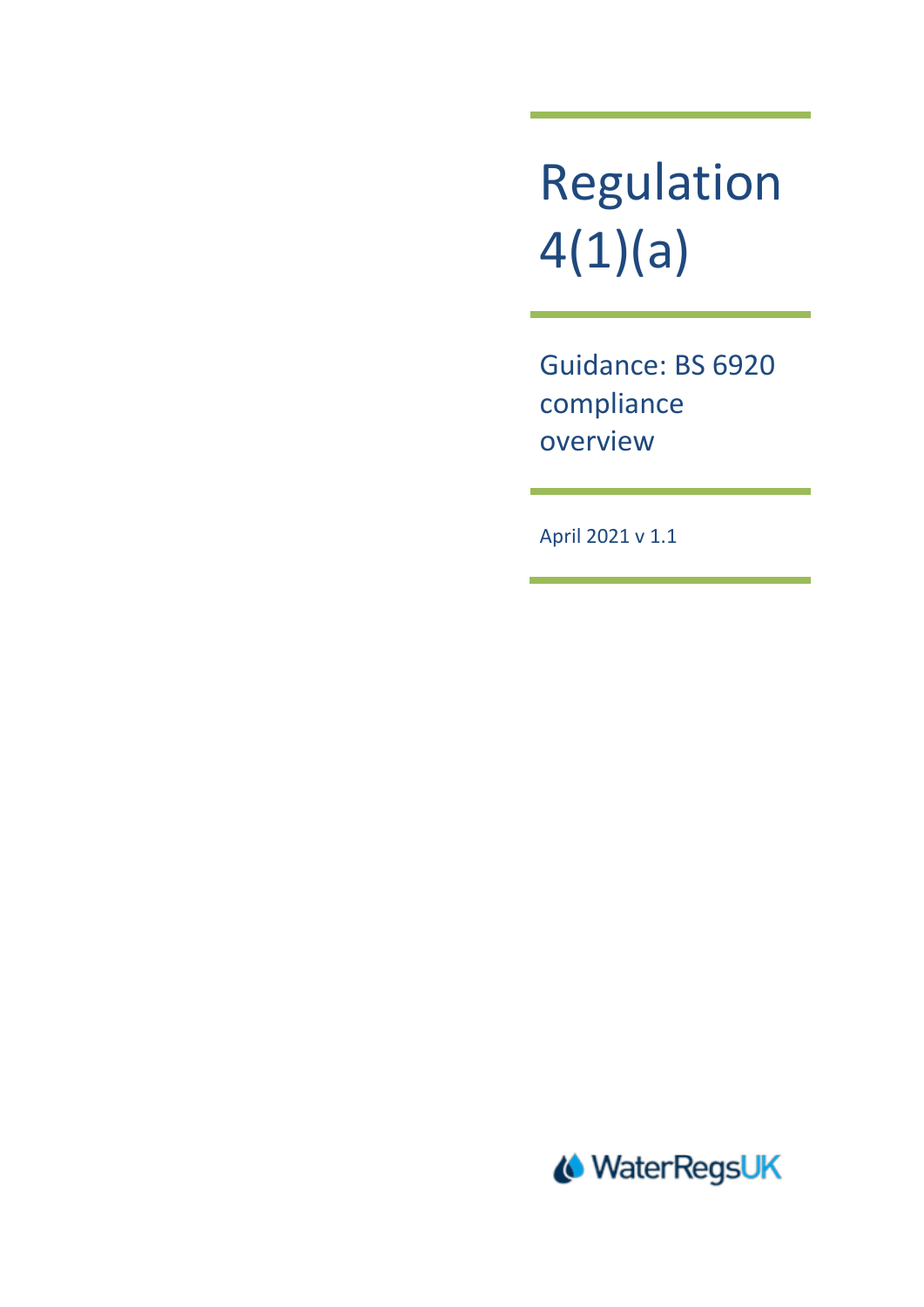## **DISCLAIMER and LIMITATION OF LIABILITY**

#### This document is non-statutory guidance and intended for general guidance purposes only.

**No reliance should be placed on this document for the purposes of designing, producing, installing or otherwise dealing with any product.** This guidance should not be taken as guaranteeing no enforcement action will be taken in respect of it by water undertakers.

Conformity with this guidance document does not guarantee compliance with all parts of the Water Supply (Water Fittings) Regulations 1999, the Water Supply (Water Fittings) (Scotland) Byelaws 2014 and the Water Supply (Water Fittings) Regulations (Northern Ireland) 2009 (collectively referred to as 'the regulations' in this document). Please contact your water undertaker for further information.

The scope of this document is limited to using evidence of conformity with BS 6920 to demonstrate compliance with requirements of the regulations in respect of regulation  $4(1)(a)$  and paragraph  $2(1)$ of Schedule 2. Water undertakers retain absolute discretion in assessing whether a water fitting is compliant with the regulations.

The guidance note is based on the version of BS 6920 current at the date of the publication of this guidance [The information in this guidance document is subject to change, and it should be noted that standards and regulatory requirements may change over time. Water fittings producers, distributors, installers and all other persons should seek their own legal advice. **For the reasons above, Water Regs UK accepts no liability for loss of goodwill, business, revenue or profits, anticipated savings or wasted expenditure (whether reasonably foreseeable or not) or indirect or consequential loss arising from or in connection with this guidance document.** 

## **INTRODUCTION**

The Water Supply (Water Fittings) Regulations 1999, the Water Supply (Water Fittings) (Scotland) Byelaws 2014 and the Water Supply (Water Fittings) Regulations (Northern Ireland) 2009 (collectively referred to as 'the regulations' in this document), impose a legal duty on any person not to install water fittings unless they are of an appropriate quality and standard; suitable for the circumstances in which they are used; and compliant with any applicable requirements of schedule 2. Regulation 4 'Requirements for water fittings etc.' sets out the requirements which water fittings must meet.

Water undertakers have the statutory duty to enforce the regulations. The purpose of this document is to provide an overview of BS 6920 and identify the forms of evidence commonly used to demonstrate conformity with this standard.

Those legally responsible for water fittings in a property are required to provide evidence of compliance. They may obtain this from a variety of sources including the water fitting manufacturer, suppliers, installers, specifiers, certification schemes and test laboratories.

For further information on the regulations please refer to Water Regulations - What are they and how do they affect you? published on the Water Regs UK website.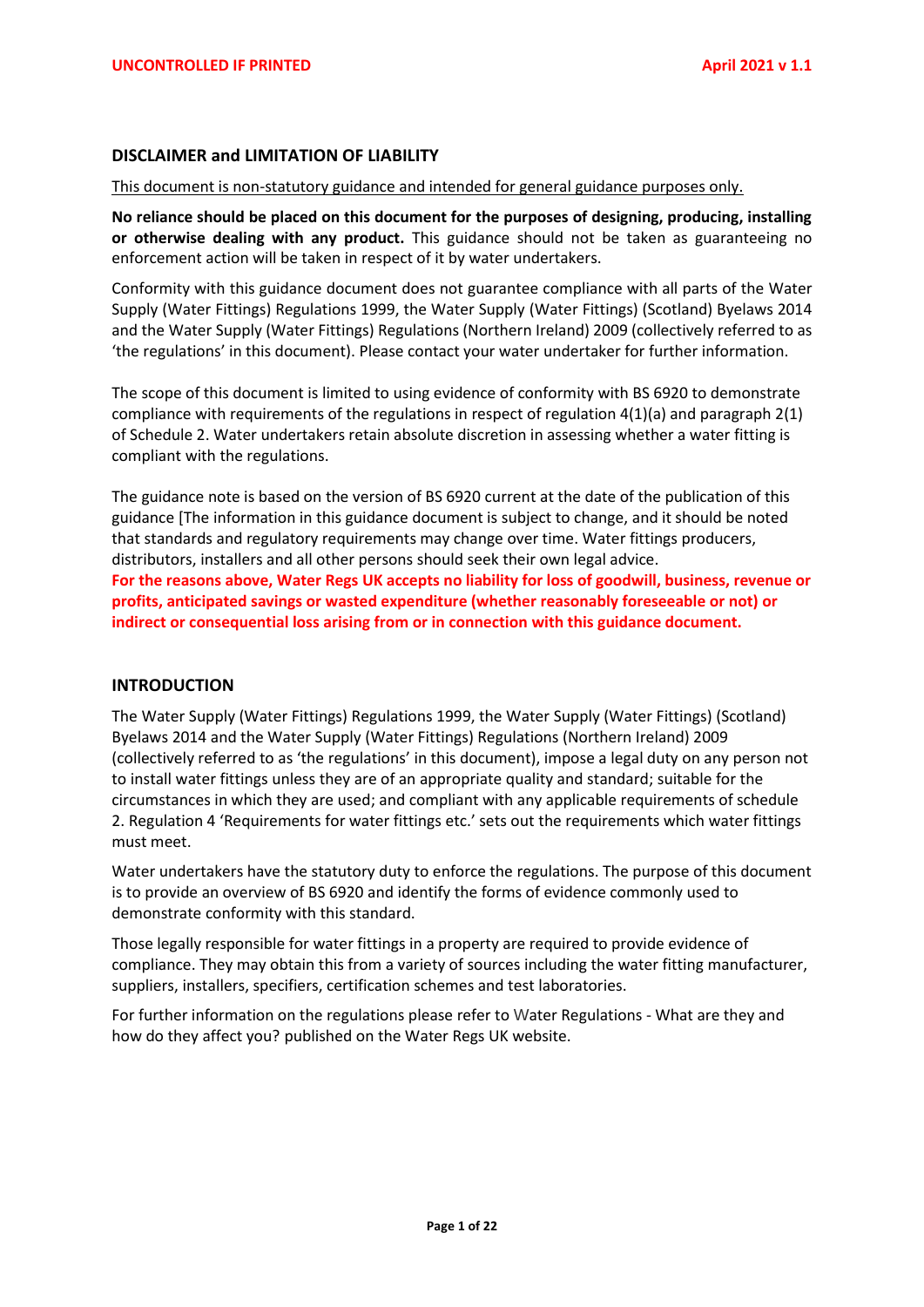## **INDEX**

| <b>BS 6920 COMPLIANCE OVERVIEW</b>                                                                            | 3  |
|---------------------------------------------------------------------------------------------------------------|----|
| <b>BS 6920 TEST PROTOCOLS</b>                                                                                 |    |
| Odour and flavour of water testing                                                                            | 6  |
| Example of odour and flavour test reporting format                                                            | 6  |
| Appearance of water testing                                                                                   | 8  |
| Example of appearance of water test reporting format                                                          | 8  |
| Growth of aquatic microorganisms (MDOD) testing                                                               | 9  |
| Example of appearance of growth of aquatic microorganisms (MDOD)<br>reporting format                          | 9  |
| Extraction of substances that may be of concern to public health testing                                      | 10 |
| Example of appearance of extraction of substances that may be of concern<br>to public health reporting format | 10 |
| <b>Extraction of metals testing</b>                                                                           | 12 |
| Example of extraction of metals reporting format                                                              | 13 |
| High temperature test                                                                                         | 14 |
| <b>EVIDENCE OF BS 6920 CONFORMITY</b>                                                                         | 15 |
| Secretary of State Approval                                                                                   | 16 |
| Non-metallic component certification                                                                          | 16 |
| BS 6920 test reports                                                                                          | 17 |
|                                                                                                               |    |

# **SUMMARY OF EVIDENCE OF BS 6920 COMPLIANCE**

| Certified non-metallic components |  |
|-----------------------------------|--|
| BS 6920 test reports              |  |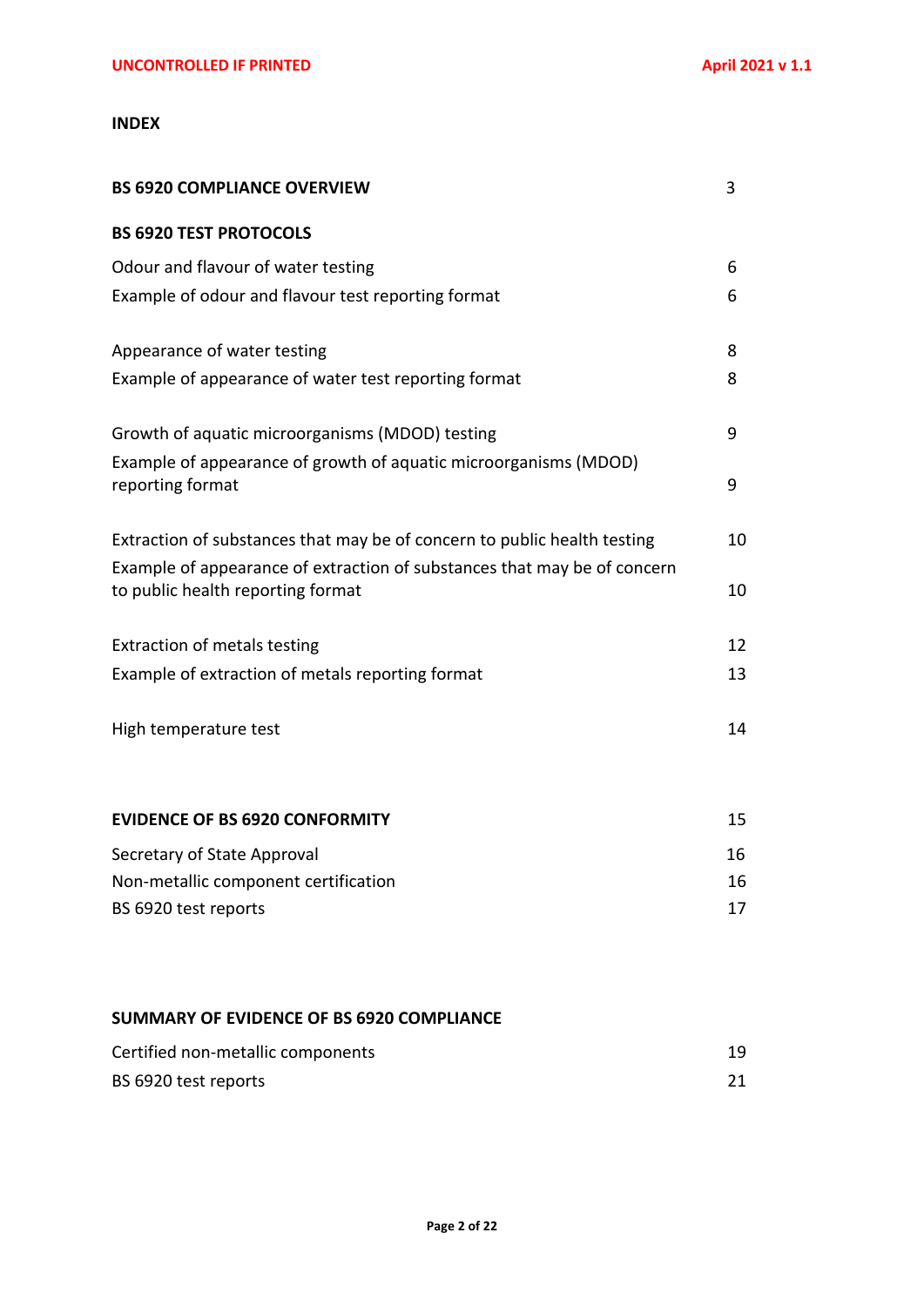# **BS 6920 COMPLIANCE OVERVIEW**

A key objective of the regulations is the prevention of contamination. Regulation 4 (1)(a) requires a water fitting to be of an appropriate quality and standard. Regulation 4 (3) requires compliance with Schedule 2, paragraph 2(1) of Schedule 2 in turn applies when water is required to be wholesome. This paragraph sets out that (unless paragraph 2(2) applies) the following requirement applies:

'….no material or substance, either alone or in combination with any other material or substance or with the contents of any water fitting of which it forms a part, which causes or is likely to cause contamination of water shall be used in the construction, installation, renewal, repair or replacement of any water fitting which conveys or receives, or may convey or receive, water supplied for domestic or food production purposes.'

Although used widely to manufacture water fittings and components, some non-metallic materials can have an adverse effect upon water quality. Some non-metallic materials have been known to release into water soluble organic chemicals, which support microbial slimes (biofilms) or flakes, and toxic metals, leading to taste, odour and appearance complaints as well as water quality failures.

Clause G2.2 in the official guidance published by Defra to accompany the regulations states:

..'For non-metallic materials, this requirement [Schedule 2 paragraph 2(1)] is deemed to be met by compliance with the appropriate British Standard, BS 6920: 'Suitability of nonmetallic products for use in contact with water intended for human consumption with regard to their effect on the quality of water'. No standard of any other EEA State includes the same suite of tests, although individual tests may be considered as providing evidence for an equivalent level of performance.'…

If Schedule 2 paragraph 2(1) is not considered to be addressed by conformity with a mechanical performance specification separate evidence of BS 6920 (or equivalent) conformity will be required.

BS 6920 details six tests which are designed to assess whether a non-metallic material is likely to-

Impart odour or flavour

**[***Organoleptic or odour and flavour test***]**

Cause a change in the appearance (colour, turbidity) **[***Appearance of water test***]**

Promote microbial growth

**[***Growth of aquatic microorganisms test (GMO) also known as mean dissolved oxygen difference (MDOD) test or enhanced microbial growth (EMG)***]**

Leach substances of concern to human health into the water

**[***Cytotoxicity test (Cyto) also known as extraction of substances that may be of concern to public health test (EXS)***]** 

Leach toxic metals into the water

**[***Extraction of metals test or metal test (EM)***]**

Be suitable for use at high temperature

**[***High temperature (boiling water) test for non-metallic materials which come into contact with boiling water required to be wholesome. BS 6920 recommends a boiling water test is only carried out once a non-metallic material has conformed at 85°C***]**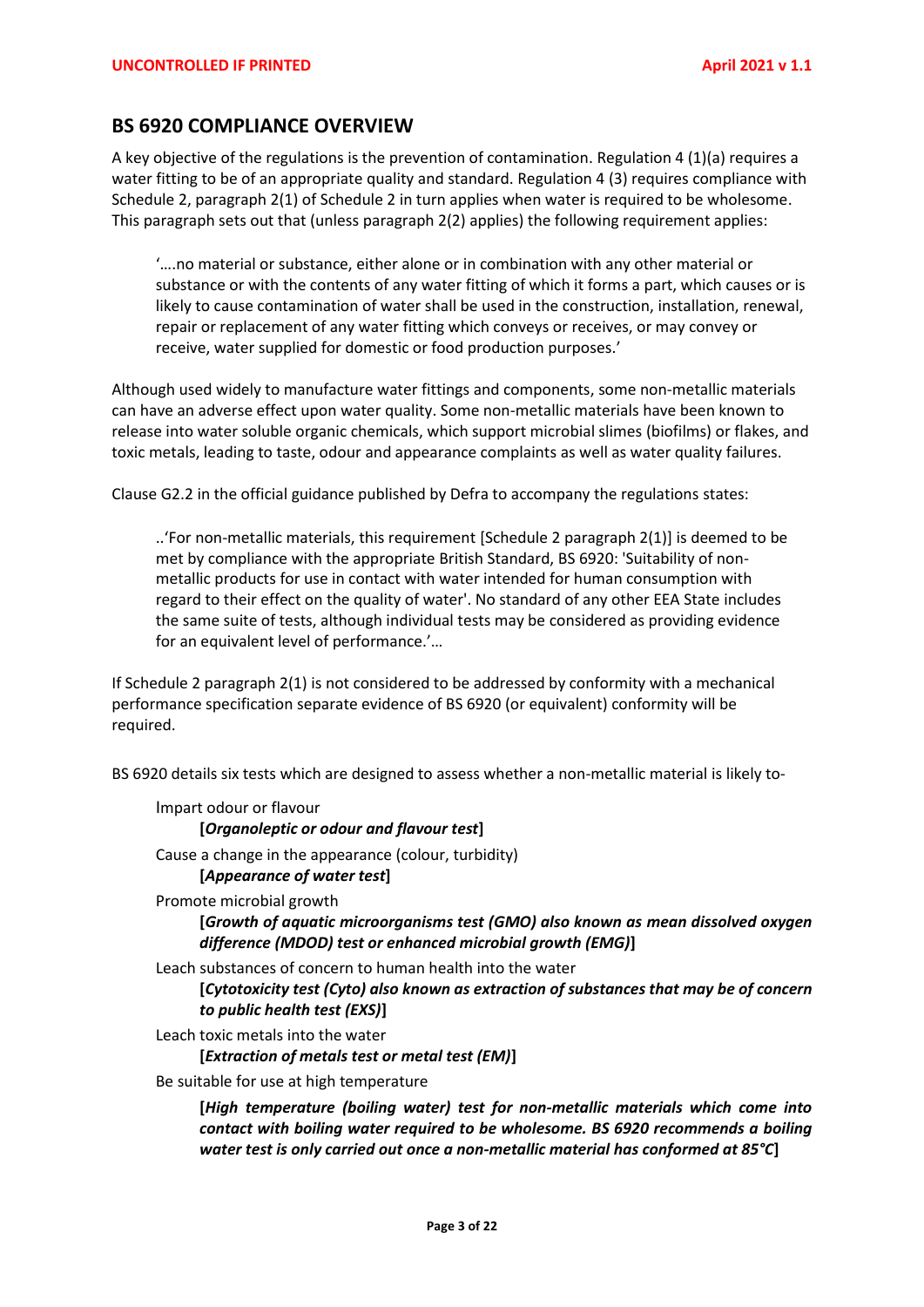Non-metallic components giving satisfactory results in these tests are considered to be unlikely to be responsible for adverse effects upon water quality.

Only testing in accordance with the protocols set out in the current version of BS 6920 will be considered as acceptable evidence of BS 6920 conformity.

For information regarding the equivalence of non-metallic material performance testing please contact your water undertaker.

#### **Please note**:

To be suitable for use a non-metallic component must conform in all, as opposed to in most or some, respects with the current version of BS 6920 and at the maximum operating temperature it is intended to be exposed to. That is to say it must conform with the acceptance criteria specified for the test requirements identified in BS 6920-1: 2014. Please consult a test laboratory for advice.

BS 6920 does not include provision to test water fittings that incorporate or are assembled from a number of different non-metallic materials or components. It does however include provision to test multi-layered (composite) products i.e. products whose water contact surface is made from a material different to that in the remainder of the product (e.g. a multi-layered pipe and cisterns).

BS 6920 is a test to assess the suitability of non-metallic materials and components only. BS 6920 testing does not include any mechanical performance testing requirements and therefore in isolation is not considered to be evidence a water fitting is of a suitable quality and standard for the purposes of regulation 4(1)(a) of the regulations.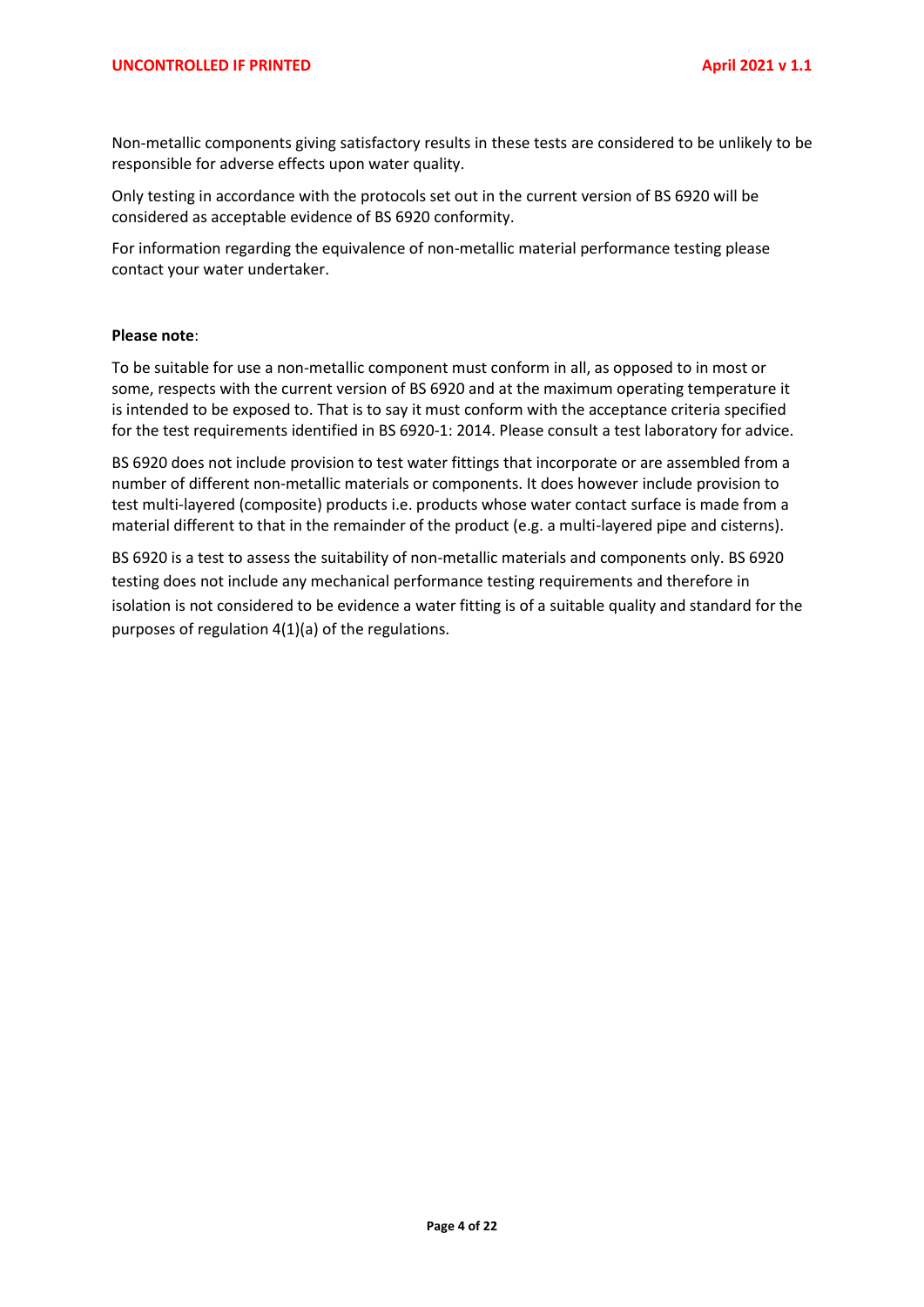# **BS 6920 TEST PROTOCOLS**

## **1. Odour and flavour of water or organoleptic test**

Probably the most frequent complaint received by water undertakers is that the water tastes or smells funny. Some of these complaints can be traced directly to the materials used in fittings.

The odour and flavour test, as its name suggests, was developed to identify those non-metallic components which might have the potential to cause odour and flavour problems in drinking water.

The test itself requires samples of the material or component to be submerged in two types of test water - chlorinated and chlorine free water. After a set period three panellists assess the samples for any discernible odour. A sample or 'extract' is also taken from the test water and diluted in chlorine free water. Three panellists then assess the diluted extracts for flavour compared to a reference sample (the flavour testing is only undertaken if two or more panellists report no odour).

To pass the test at least two panellists must report no odour in the test extracts and no flavour in the first dilutions of both the final chlorinated and unchlorinated extracts and all the panellist no flavour in the second dilution. If the panellists do not pass the material in some circumstances BS 6920 includes provision for the process to be repeated.

The test methodology requires the water the test sample is submerged in to be maintained at a set temperature. If the non-metallic component is only to be used in connection with cold water applications, the test temperature required is 23°C. If however, the component is to be used for applications at a higher temperature it needs to be tested at both 23°C and a temperature at least as high as that which it is intended to be exposed to. The highest test temperature specified in BS 6920 is a boiling water test.

## **Assessing BS 6920 odour and flavour of water test results: -**

An example of the format, together with some of the descriptors that might be used, to report the results of odour and flavour testing in accordance with BS 6920:2014 is provided below. The 'comments' overleaf are the statement of conformity, confirming whether or not the material complies with the requirements of this test.

#### **List of commonly used descriptors:**

# **List of odour and flavour descriptors commonly used:**

| Adhesive       | Almond         | Alcohol                  | <b>Bad Eggs</b> | <b>Bitter</b>       |
|----------------|----------------|--------------------------|-----------------|---------------------|
| <b>Bitumen</b> | <b>Burning</b> | Burnt/charring           | Cardboard       | Chemical            |
| Cocoa          | Chlorophenic   | Cooked                   | Disinfectant    | Dry                 |
| Earthy         | Fishy          | Fruity                   | Ketonic         | Lead pencil         |
| Metallic       | Mouldy         | Mushroom                 | Musty           | Oilv                |
| Organic        | Paint          | Peppery                  | Phenolic        | <b>Plastics</b>     |
| Pungent        | Rancid         | <b>Rotten Vegetables</b> | Rubber          | Salty               |
| Sharp          | Solvent        | Soapy                    | Sour            | Styrene             |
| Sweet          | Toffee         | Vegetable                | Waxy            | <b>White Spirit</b> |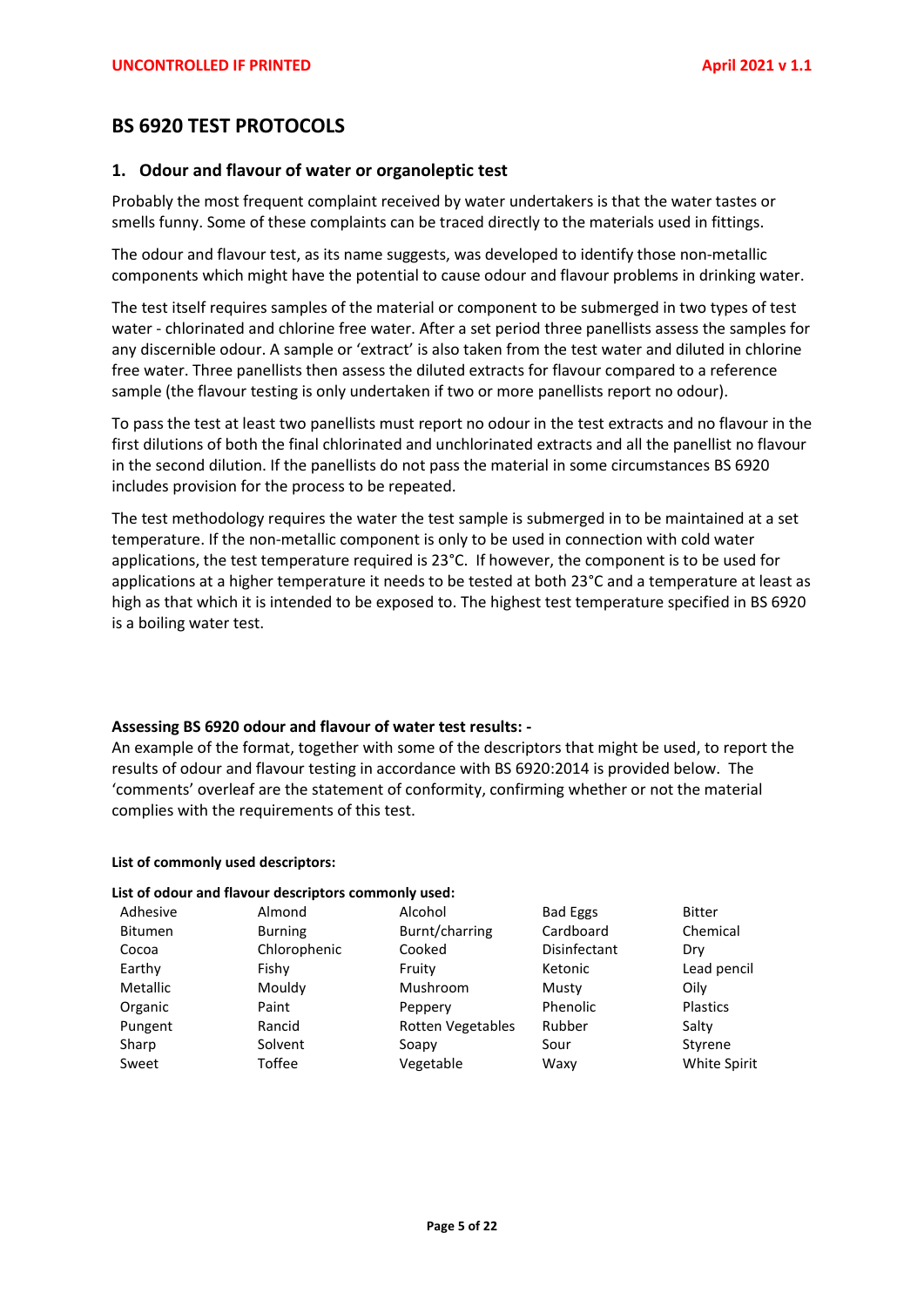## **Odour and Flavour of Water**

Methodology: BS 6920: 2014 Part 1: clause 4

Number of taster in panel – 3 Extraction temperature - 23°C Date test commenced - 14 April 2019

## Extract 1

#### (i) Chlorine free test water

| <b>TASTER</b> | <b>ODOUR DESCRIPTION</b> | <b>FLAVOUR DESCRIPTION</b> | <b>FLAVOUR DILUTION</b><br><b>NUMBER</b> |
|---------------|--------------------------|----------------------------|------------------------------------------|
|               | nil                      | nil                        |                                          |
|               | nil                      | nil                        |                                          |
|               | nil                      | nil                        |                                          |

#### (ii) Chlorinated test water

| <b>TASTER</b> | <b>ODOUR DESCRIPTION</b> | <b>FLAVOUR DESCRIPTION</b> | <b>FLAVOUR DILUTION</b><br><b>NUMBER</b> |
|---------------|--------------------------|----------------------------|------------------------------------------|
|               | nil                      | nil                        |                                          |
|               | nil                      | ni.                        |                                          |
|               | nil                      | nıl                        |                                          |

Comment: thus the samples of this product have been found to comply with the requirements of BS 6920: 2014: part 1 clause 4 when extracted at 23°C

Number of taster in panel – 3 Extraction temperature - 50°C Date test commenced – 28 April 2019

Extract 1

(i) Chlorine free test water

| <b>TASTER</b> | <b>ODOUR DESCRIPTION</b> | <b>FLAVOUR DESCRIPTION</b> | <b>FLAVOUR DILUTION</b><br><b>NUMBER</b> |
|---------------|--------------------------|----------------------------|------------------------------------------|
|               | nil                      | nil                        |                                          |
|               | nil                      | nil                        |                                          |
|               | Chemical                 | nil                        |                                          |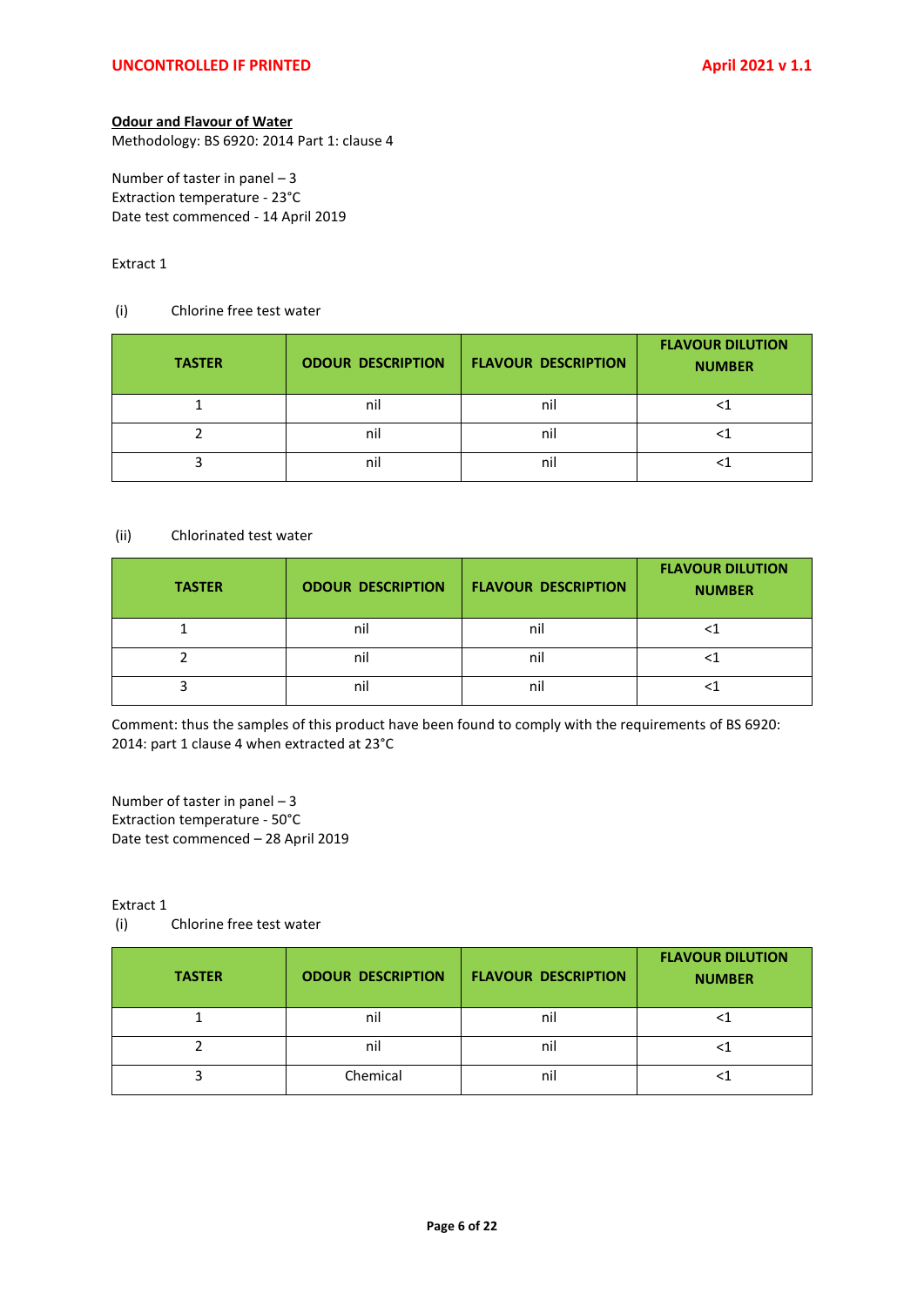## **UNCONTROLLED IF PRINTED April 2021 v 1.1**

#### (ii) Chlorinated test water

| <b>TASTER</b> | <b>ODOUR DESCRIPTION</b> | <b>FLAVOUR DESCRIPTION</b> | <b>FLAVOUR DILUTION</b><br><b>NUMBER</b> |
|---------------|--------------------------|----------------------------|------------------------------------------|
|               | nil                      | nil                        |                                          |
|               | nil                      | nil                        |                                          |
|               | Chemical                 | nil                        |                                          |

Extract 7 (final extract)

#### (i) Chlorine free test water

| <b>TASTER</b> | <b>ODOUR DESCRIPTION</b> | <b>FLAVOUR DESCRIPTION</b> | <b>FLAVOUR DILUTION</b><br><b>NUMBER</b> |
|---------------|--------------------------|----------------------------|------------------------------------------|
|               | nil                      | nil                        |                                          |
|               | nil                      | musty                      |                                          |
|               | musty                    | musty                      |                                          |

#### (ii) Chlorinated test water

| <b>TASTER</b> | <b>ODOUR DESCRIPTION</b> | <b>FLAVOUR DESCRIPTION</b> | <b>FLAVOUR DILUTION</b><br><b>NUMBER</b> |
|---------------|--------------------------|----------------------------|------------------------------------------|
|               | paint                    | astringent                 |                                          |
|               | nil                      | nil                        |                                          |
|               | nil                      | nil                        |                                          |

Comment: thus the samples of this product have been found NOT to comply with the requirements of BS 6920: 2014: part 1 clause 4 when extracted at 50°C

Whilst all three panellists report no odour or flavour at 23°C they did detect both at 50°C. Based on these results the material was reported as being found to comply with the odour & flavour requirements of BS 6920: 2014: part 1 clause 4 cold water tests but not testing at a higher temperature. It could be considered as suitable for use with cold but not hot water.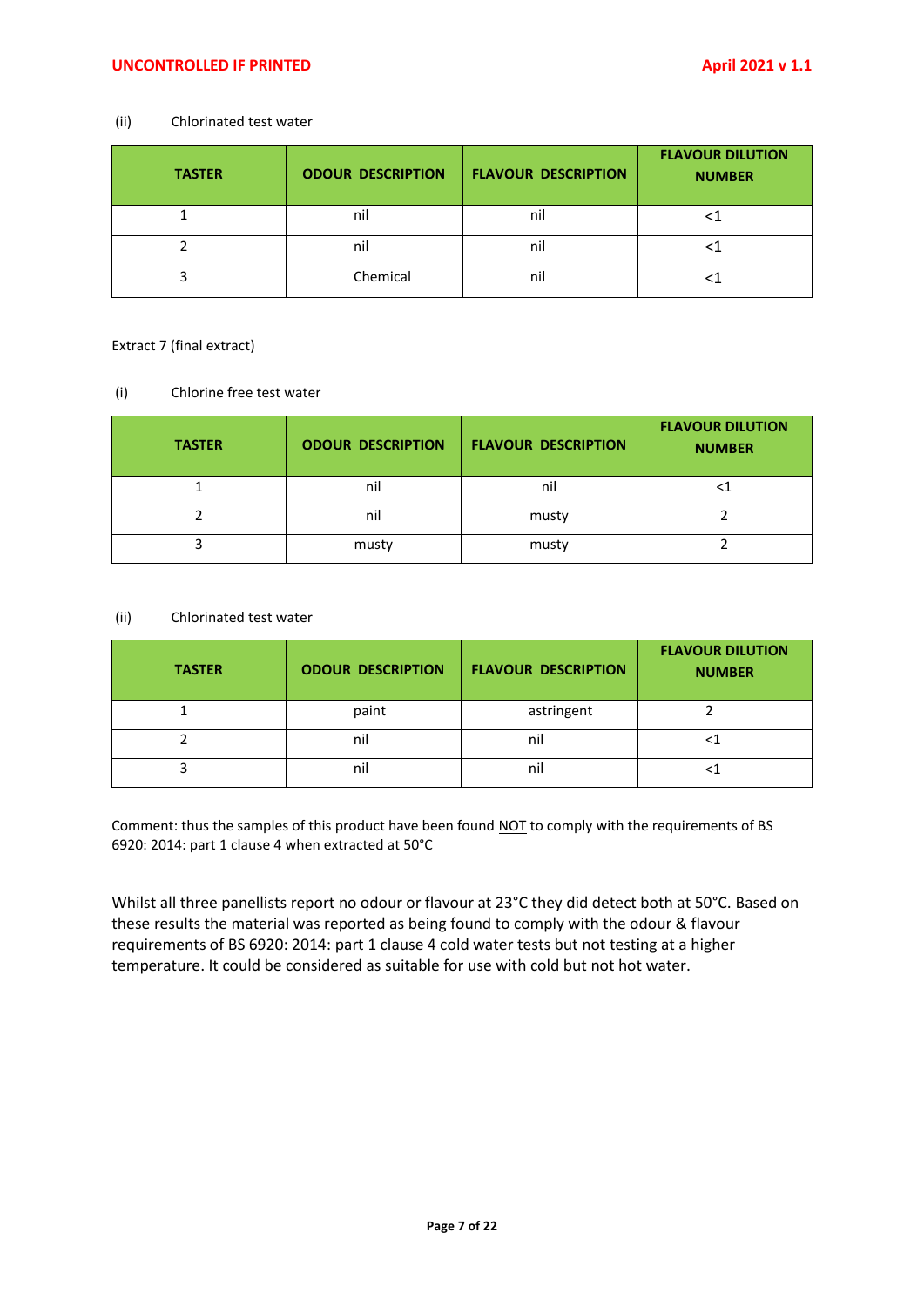## **2. Appearance of water test**

Customer complaints about the appearance of water probably rank second to those about odour and flavour. The appearance of water test was designed to identify those non-metallic materials that have the potential to give rise to colour or turbidity, 'cloudiness', in drinking water.

This test, like the odour and flavour test, requires a sample of the non-metallic material to be submerged in test water. After 24 hours the colour and turbidity of an extract from this test water, and a control sample, are measured by machine. To pass the difference between the results must be not more than 5 Hazen units (colour) and not more than 0.5 Formazine nephelometric units or FNUs (turbidity).

If there is any noticeable colour or turbidity BS 6920 allows the process to be extended and if necessary repeated using two further samples. To conform any increase in colour and turbidity, compared to the test water control sample, must not exceed either 5 Hazen units (colour) or 0.5 Formazine nephelometric units or FNUs (turbidity). Please note where further samples have been tested a mean value is used for this comparison.

To be considered as being suitable for cold and hot water applications, unlike the taste and odour test which requires both cold (23°C) and testing at a higher temperature, this test only requires testing at the higher temperature to be satisfactorily completed.

#### **Assessing BS 6920 appearance of water test results: -**

An example of the format used to report the results of appearance of water testing in accordance with BS 6920: 2014 is provided below. The 'comment' is a statement of conformity, confirming whether or not the material complies with the requirements of this test.

#### **Appearance of water**

Methodology: BS 6920: 2014 Part 1: clause 5

Extraction temperature - 50°C Date test commenced - 23 April 2019

## Extract 1

|                          | <b>Colour (Hazen Units)</b> | <b>Turbidity</b><br>(Formazine nephelometric units) |
|--------------------------|-----------------------------|-----------------------------------------------------|
| Test container (product) | 2.5                         | 0.14                                                |
| <b>Blank</b>             | 2.5                         | 0.11                                                |
| Net increase             | Nil                         | 0.03                                                |

Comment: thus the sample of this product have been found to comply with the requirements of BS 6920: 2014: part 1 clause 5 when extracted at 50°C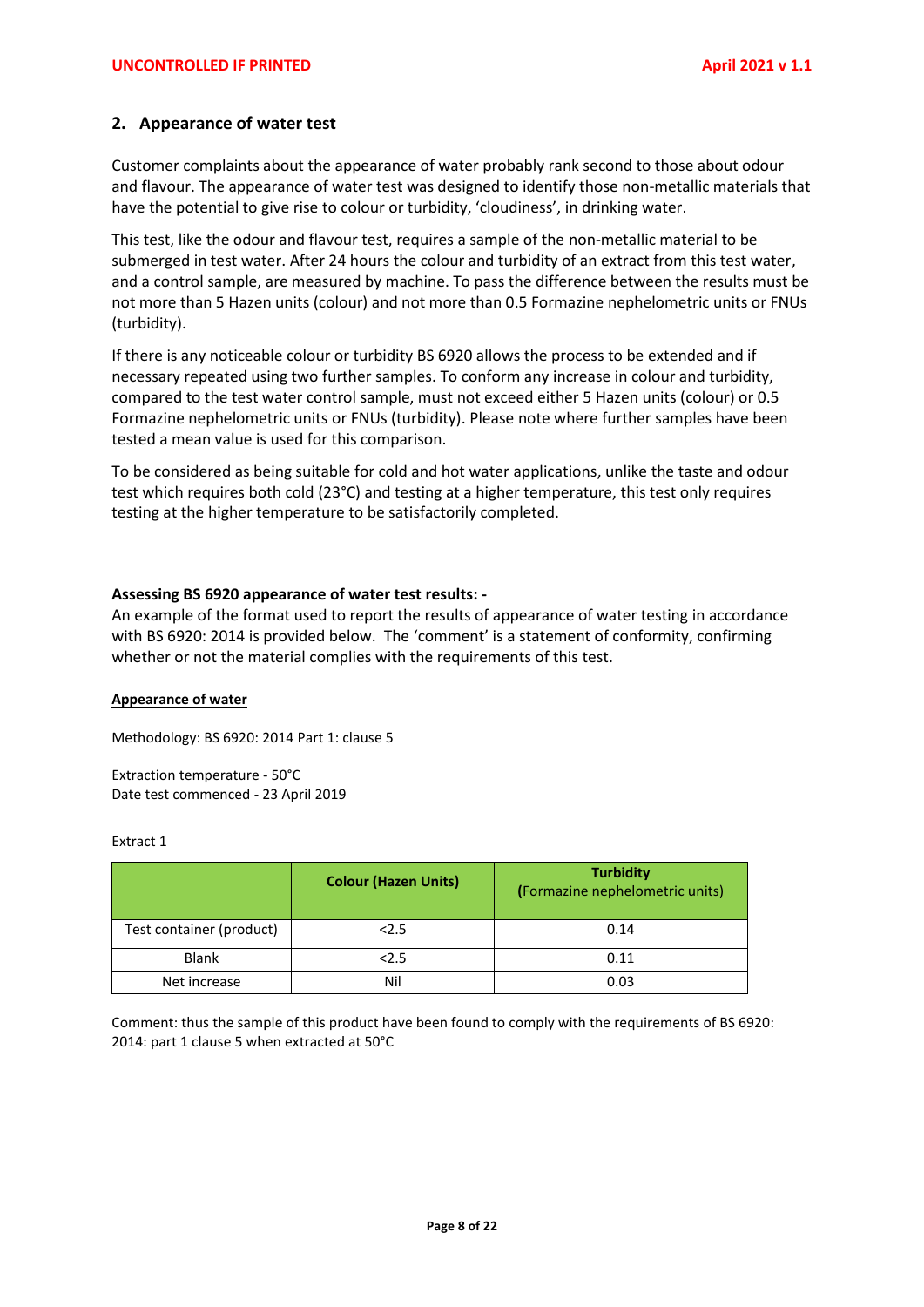# **3. Growth of aquatic microorganisms (MDOD) or enhancement of microbial growth (EMG) test**

This test was developed to try and identify those materials which might 'enhance' the growth of microorganism in drinking water. But rather than count bacteria, microbes etc. the test measures the depletion of dissolved oxygen in the test water caused by the growth of micro-organisms.

The test itself involves submerging a sample of non-metallic material in water and measuring the dissolved oxygen concentration for both the test sample and control during the fifth to seventh weeks of test (although in some borderline cases the test can be extended to 9 weeks). The mean dissolved oxygen difference or (MDOD) value is calculated by subtracting the mean value obtained for the control from that of the test sample.

A significant difference in the oxygen depletion between the test samples and control would indicate that micro-organisms present in the test sample were actively growing, suggesting that the material is likely to support microbial growth. Reference materials are also used; if the results for these exceed set levels the test is invalidated.

A non-metallic material conforms if the MDOD at the end of the test is ≤1.69 mg/L. If the MDOD at the end of test  $s \ge 1.69$  mg/L but not more than 2.9 mg/L further testing is permitted. If the arithmetic mean for this further MDOD testing is ≤2.39 mg/L the material conforms.

This test is always carried out at 30°C.

## **Assessing growth of aquatic micro-organisms test results: -**

An example of the format used to report the results of growth of aquatic micro-organisms testing in accordance with BS 6920: 2014 is provided below. The 'comment' below is a statement of conformity, confirming whether or not the material complies with the requirements of this test.

#### **Growth of aquatic micro-organisms**

Methodology: BS 6920: 2014 Part 1: clause 6

Date test commenced – 12 March 2019 Mean dissolved oxygen differences

| Test container (product)                            | 0.7 <sub>mg</sub> /l |
|-----------------------------------------------------|----------------------|
| Negative reference (glass) sample                   | $0.2 \text{ mg/l}$   |
| Positive reference (paraffin wax)                   | 7.4 <sub>mg</sub> /l |
| Mean dissolves oxygen concentration of test control | $8.7 \text{ mg/l}$   |

Note: at the end of this test the test piece showed no changes in colour or appearance.

Comment: thus the sample of this product have been found to comply with the requirements of BS 6920: 2014: part 1 clause 6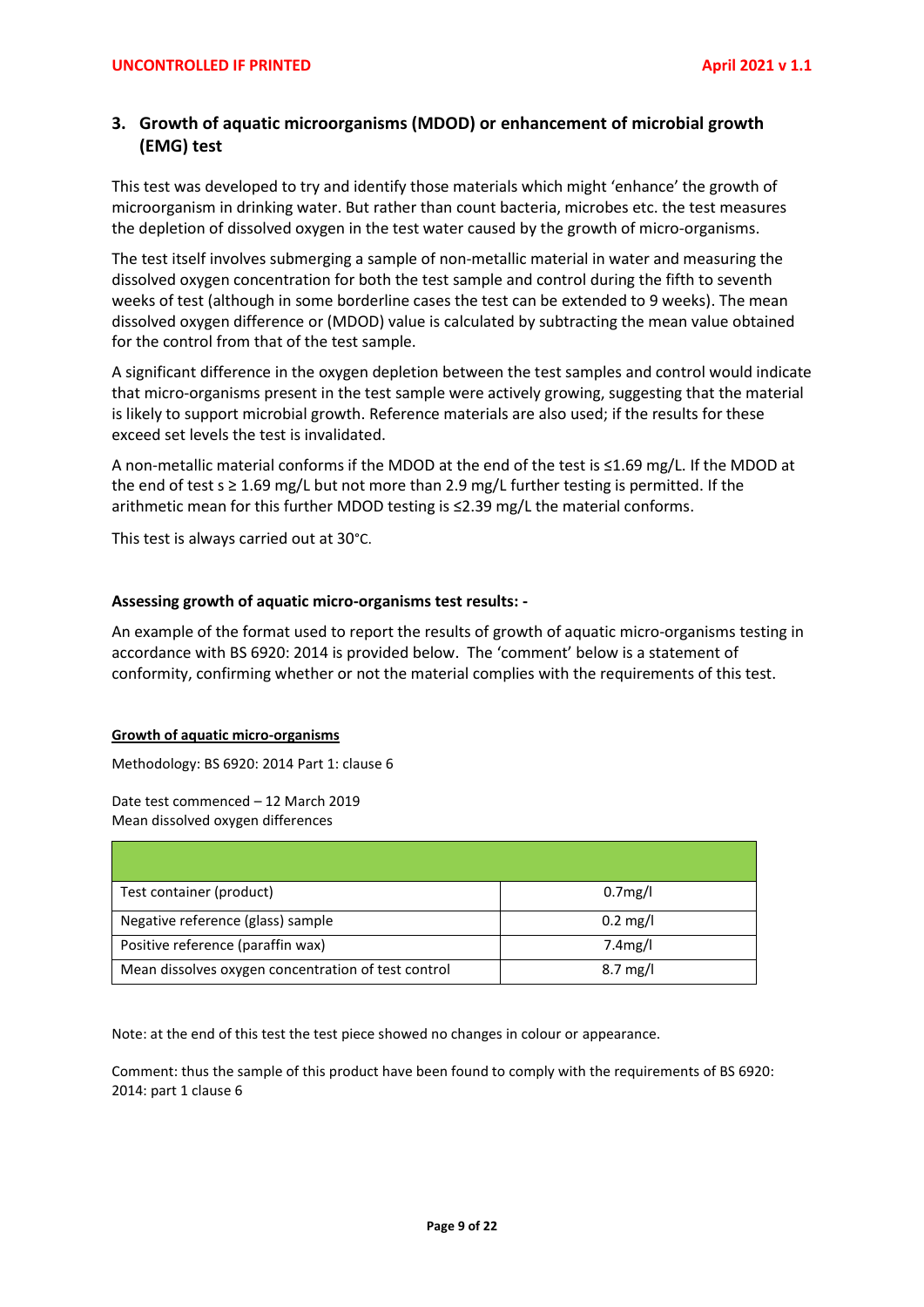# **4. Extraction of substances that may be of concern to public health (EXS) or cytotoxicity (Cyto) test**

In addition to testing to see whether a material would support the growth of organisms there is a need to screen materials for those which could leach toxic substances. Rather than test using live animals the cytotoxicity test is carried out on African Green monkey kidney cells.

This test is carried out in two parts. Firstly, a sample of the test material in placed in test water for 24 hours then an extract taken. This extract is then used to prepare a growth media into which the live monkey cells are introduced. After a set period the appearance of these cells is compared against those in a blank and toxic (zinc sulphate) control.

There should be no signs of toxicity in the test sample media i.e. the cells should be healthy. If the morphology of the cells in is affected in any way, two further samples can be tested. If these exhibit a non-cytotoxic response the material is considered as conforming.

The results for controls must also be included, the cells in the blank sample should be healthy and those in the zinc sulphate solution control dead.

Both cold water (23°C) and higher temperature testing must be satisfied for a non-metallic material to be considered suitable for use at temperatures above 23 °C.

## **Assessing cytotoxicity test results: -**

An example of the format used to report the results of cytotoxicity testing in accordance with BS 6920: 2014 is provided below. The 'comments' are a statement of conformity, confirming whether or not the material complies with the requirements of this test.

**The extraction of substances that may be of concern to public health**

Methodology: BS 6920: 2014 Part 1: clause 7

Extracts were tested using Green African Monkey Kidney Cites Extraction temperature - 23°C Date test commenced – 28 March 2019

| <b>EXTRACT</b>                                                   | <b>GROWTH OF CELL TISSUE (MONOLAYER)</b> |
|------------------------------------------------------------------|------------------------------------------|
| Reagent (Blank)<br>Zinc sulphate validation solution (cytotoxic) | healthy, confluent<br>cell death         |
| Sample                                                           | healthy, confluent                       |

Comment: thus the sample of this product have been found to give a non-cytotoxic response and therefore it has been found to comply with the requirements of BS 6920: 2014: part 1 clause 7 when extracted at 23°C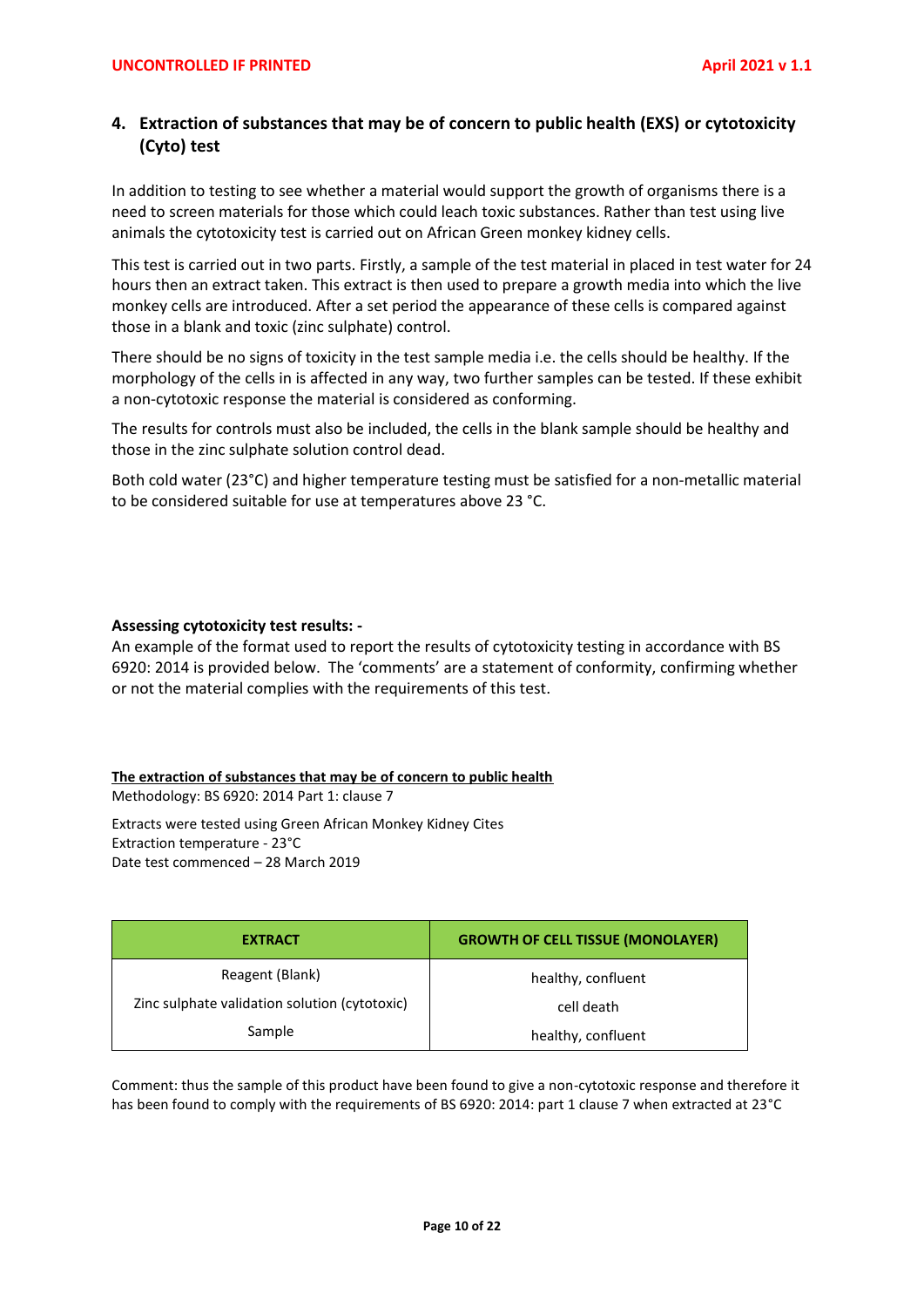Extraction temperature - 50°C Date test commenced – 30 April 2019

| <b>EXTRACT</b>                                | <b>GROWTH OF CELL TISSUE (MONOLAYER)</b> |  |
|-----------------------------------------------|------------------------------------------|--|
| Reagent (Blank)                               | healthy, confluent                       |  |
| Zinc sulphate validation solution (cytotoxic) | cell death                               |  |
| Sample                                        | healthy, confluent                       |  |

Comment: thus the sample of this product have been found to give a non-cytotoxic response and therefore it has been found to comply with the requirements of BS 6920: 2014: part 1 clause 7 when extracted at 50°C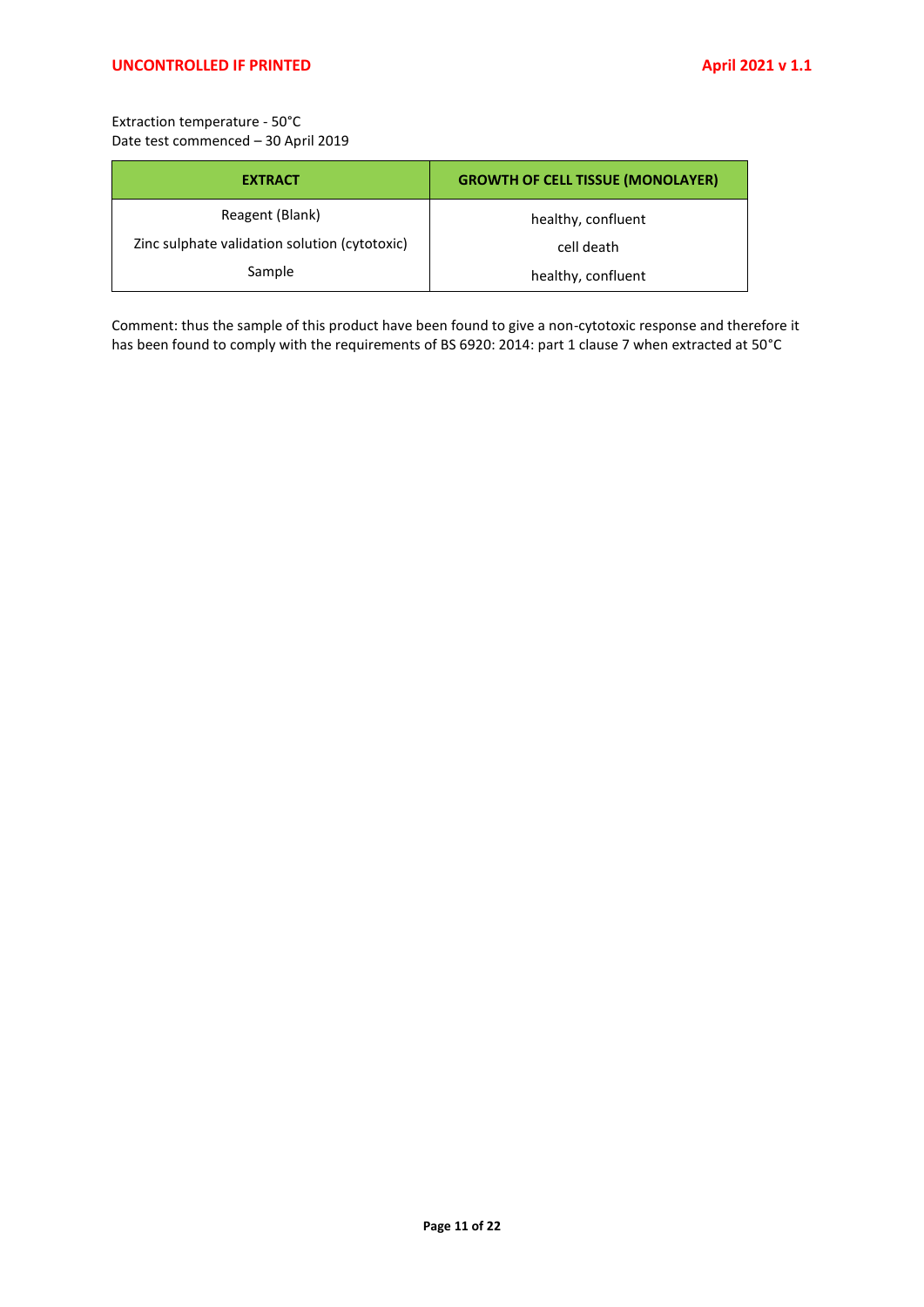## **5. Extraction of metals (EM) or metals test**

Many non-metallic materials incorporate metal ions, such as iron, aluminium or lead. Because some of these are considered to pose a risk to public health their presence in drinking water is restricted to set permitted levels. The extraction of metals test was developed to identify the release of metal ions into drinking water from non-metallic materials.

The test involves submerging a sample of the test material in test water for 24 hours after which a sample extract is taken and the concentration of a number of elements of potential concern to public health measured. To pass the test the detected levels must not exceed the maximum allowable concentration accepted in drinking water. If these concentrations are exceeded the test can be extended, with up to a maximum number of seven extracts taken. A reagent blank acts as test validation.

There are permitted level for antimony, arsenic, boron, cadmium, chromium, lead mercury, nickel, aluminium and iron, these are listed below.

Only testing at a higher temperature needs to be satisfied for a non-metallic material to be considered suitable for hot and cold water applications.

Maximum permissible concentration of certain elements:

| element   | <b>Maximum allowable</b><br>concentration | <b>Reporting limits</b> | <b>Expression of</b><br>results |  |
|-----------|-------------------------------------------|-------------------------|---------------------------------|--|
|           | µg/l (parts per billion)                  | $\mu$ g/l               |                                 |  |
| Aluminium | 200                                       | 20.0                    | Al $\mu$ g/l                    |  |
| Antimony  | 5                                         | 0.5                     | Sb $\mu$ g/l                    |  |
| Arsenic   | 10                                        | 1.0                     | AS $\mu$ g/l                    |  |
| Boron     | 1000                                      | 100.0                   | $B \mu g/l$                     |  |
| Cadmium   | 5                                         | 0.5                     | Cd $\mu$ g/l                    |  |
| Chromium  | 50                                        | 5.0                     | $Cr \mu g/l$                    |  |
| Iron      | 200                                       | 20.0                    | Fe $\mu$ g/l                    |  |
| Lead      | 10                                        | 1.0                     | Pb $\mu$ g/l                    |  |
| Manganese | 50                                        | 5.0                     | Mn $\mu$ g/l                    |  |
| Mercury   | $\mathbf{1}$                              | 0.1                     | $Hg \mu g/l$                    |  |
| Nickel    | 20                                        | 2.0                     | Ni $\mu$ g/l                    |  |
| Selenium  | 10                                        | 1.0                     | Se $\mu$ g/l                    |  |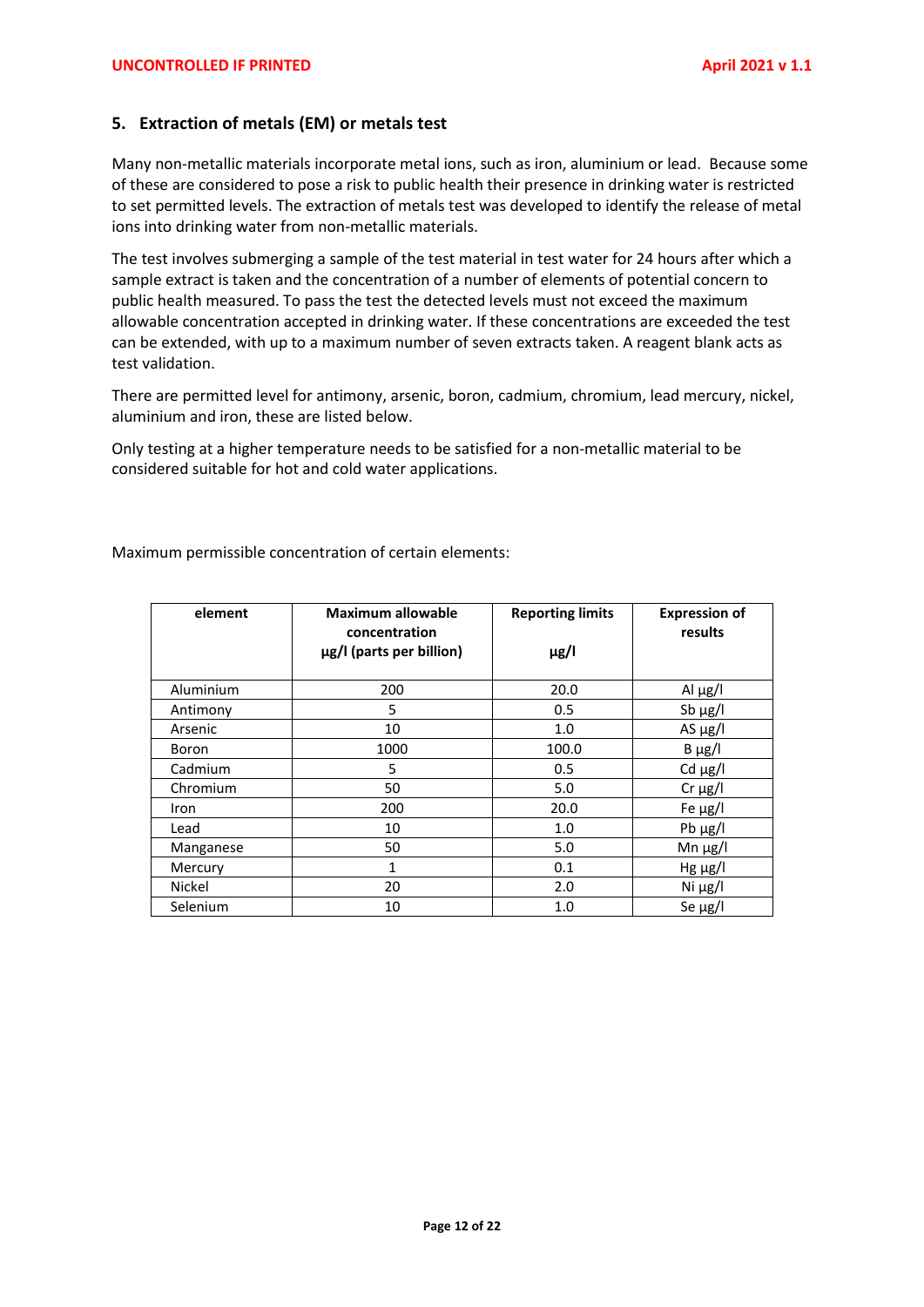#### **Assessing extraction of metals test results: -**

An example of the format used to report the results of extraction of metals testing in accordance with BS 6920: 2014: is provided below. The 'comment' is a statement of conformity, confirming whether or not the material complies with the requirements of this test.

#### **The extraction of metals**

Extraction temperature – 50°C

Date test commenced – 25 April 2019

Number of extracts –1

#### Extract 1

| <b>Metal</b> | Expression   | Max.          | <b>Reporting limit</b> | <b>Concentration final extract</b> |           | <b>Determined</b> |
|--------------|--------------|---------------|------------------------|------------------------------------|-----------|-------------------|
|              | of the       | Admissible    |                        |                                    | Ш         | reagent           |
|              | results      | concentration |                        |                                    |           | blanks            |
| Aluminium    | Al $\mu$ g/l | 200           | 20.0                   | < 20.0                             | < 20.0    | < 20.0            |
| Antimony     | $Sb \mu g/l$ | 5             | 0.5                    | < 0.5                              | < 0.5     | < 0.5             |
| Arsenic      | As $\mu$ g/l | 10            | 1.0                    | < 1.0                              | < 1.0     | < 1.0             |
| Boron        | $B \mu g/l$  | 1000          | 100.0                  | $102.0$                            | $<$ 100.0 | $<$ 100.0         |
| Cadmium      | Cd $\mu$ g/l | 5             | 0.5                    | < 0.5                              | < 0.5     | < 0.5             |
| Chromium     | $Cr \mu g/l$ | 50            | 5.0                    | < 5.0                              | 5.0       | < 5.0             |
| Iron         | Fe $\mu$ g/l | 200           | 20.0                   | < 20.0                             | < 20.0    | < 20.0            |
| Lead         | Pb $\mu$ g/l | 25            | 1.0                    | < 1.0                              | < 1.0     | < 1.0             |
| Manganese    | Mn $\mu$ g/l | 50            | 5.0                    | < 5.0                              | 5.0       | 5.0               |
| Mercury      | Hg $\mu$ g/l |               | 0.1                    | < 0.1                              | < 0.1     | < 0.1             |
| Nickel       | Ni $\mu$ g/l | 20            | 2.0                    | 2.0                                | 2.0       | 2.0               |
| Selenium     | Se $\mu$ g/l | 10            | 1.0                    | < 1.0                              | < 1.0     | < 1.0             |

Comment – thus the samples of this product have been found to conform to the requirements of BS 6920: 2014: Part 1: clause 8 when extracted at 50 °c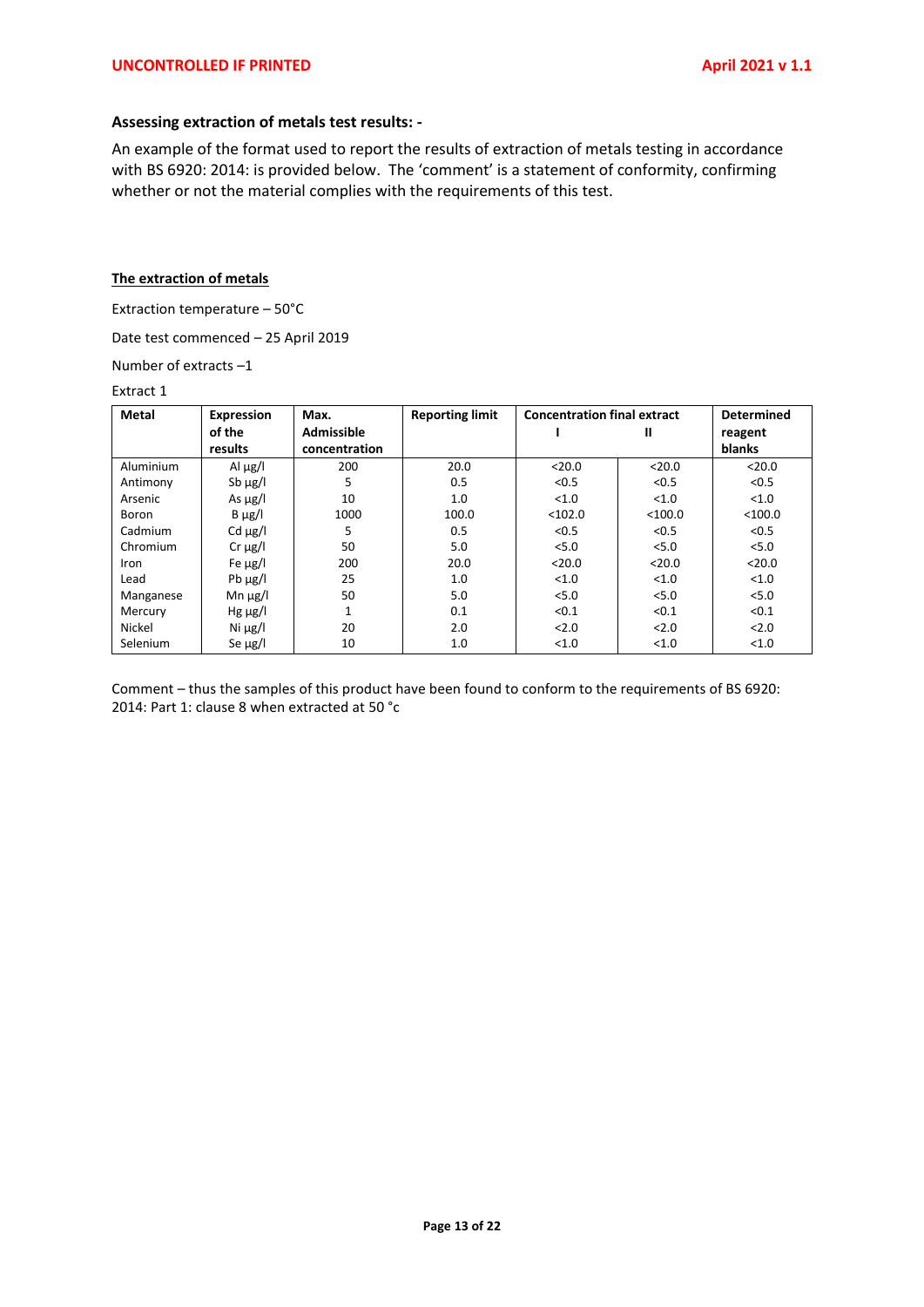## **6. High temperature test**

The tests in BS 6920 were originally designed for non-metallic materials used in contact with cold water i.e. at temperatures up to 25 °C.

The high temperature test was introduced to allow the five other BS 6920 tests to be applied to nonmetallic materials likely to be used in contact with hot water intended to be used for domestic purposes. High temperature testing is product specific. The results are not reported separately.

High temperature testing of non-metallic materials can be undertaken at any elevated test water temperature up to boiling point. In the case of the boiling water tests, BS 6920 recommends no testing is undertaken until a material has been shown to conform at 85°C.

To be suitable for hot water applications a non-metallic component has to conform to the odour and flavour, appearance of water, substances of concern to public health and extraction of metals tests from BS 6920 at the required elevated temperature.

Please note BS 6920 reports there is evidence that satisfactory test results for odour and flavour as well as substances of concern to public health in hot water might not indicate the suitability of the material for use in cold water. For this reason, in the case of these tests a non-metallic material has to be tested and conform at the required elevated temperature and cold water (23°C) to be considered as suitable for hot water applications.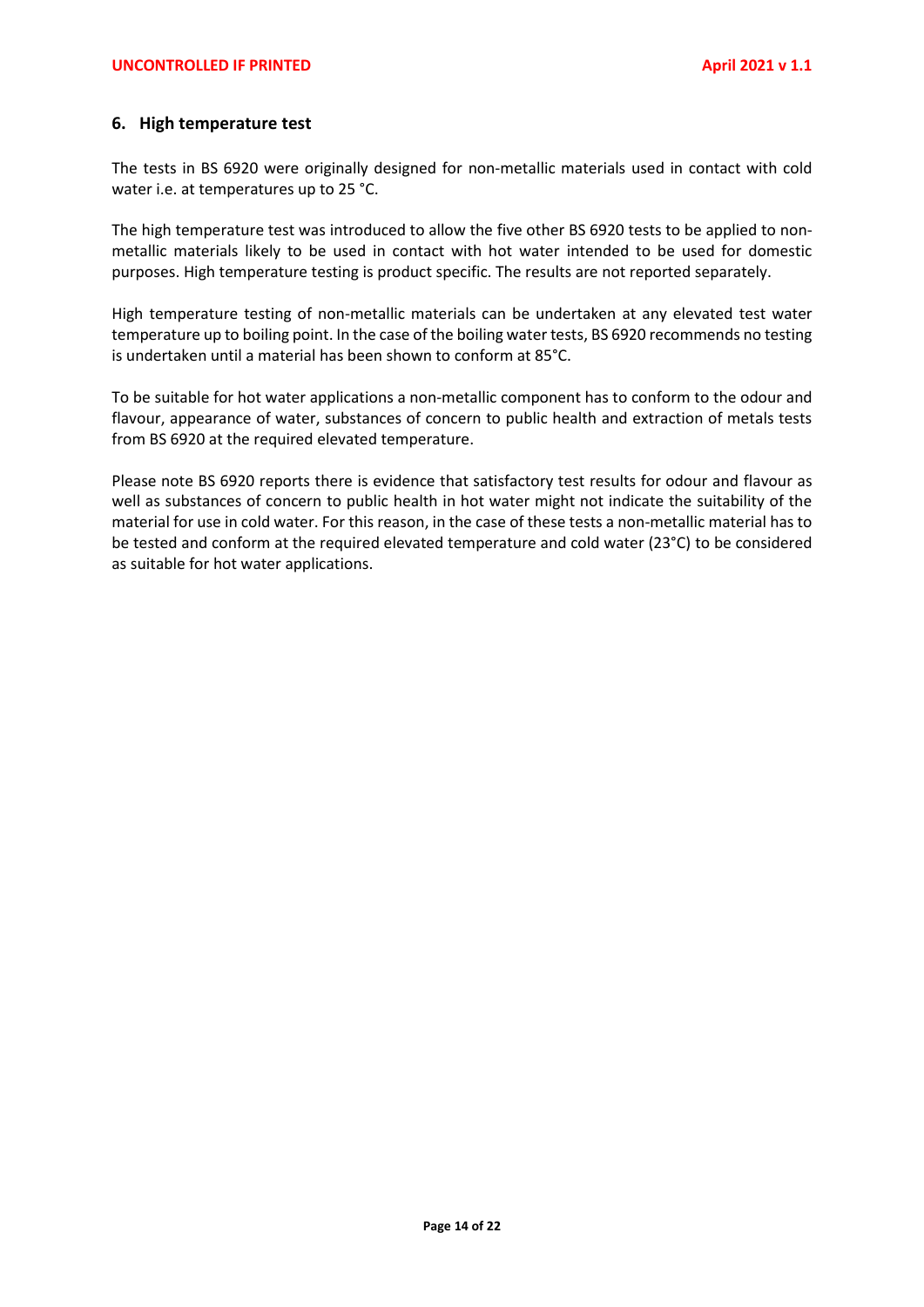# **EVIDENCE OF BS 6920 CONFORMITY**

#### **Water undertaker acceptance principle:**

Water undertakers shall consider evidence of regulation 4(1)(a) compliance provided on a case and site specific basis.

Water undertakers retain absolute discretion in assessing whether a water fitting is compliant with regulation 4(1)(a).

A water undertaker's decision to accept evidence of compliance is both time limited and location specific. Acceptance by a water undertaker should not be considered as a form of approval to be accepted across the UK water supply industry, or as compliance with all parts of the Water Supply (Water Fittings) Regulations/ Scottish Water Byelaws

#### **Forms of evidence:**

There are typically three forms of evidence to demonstrate BS 6920 conformity for non-metallic water fittings and/or their component parts, these are: -

- 1. Secretary of State Approval
- 2. Non-metallic component certification
- 3. BS 6920 test reports

#### **Please note:**

BS 6920 does not include provision to test water fittings that incorporate or are assembled from a number of different non-metallic materials or components. It does however include provision to test multi-layered (composite) products i.e. products whose water contact surface is made from a material different to that in the remainder of the product (e.g. a multi-layered pipe and cisterns).

The focus of this document is non-metallic components used in water fittings.

Non-metallic coatings, paints, linings, adhesives and lubricants in contact with water required to be wholesome also need to conform to BS 6920. The same types of evidence of compliance may be used for these products. Certified non-metallic coatings, paints, linings adhesives must be mixed/applied/cured in accordance with any installation requirements which apply as a condition of their certification.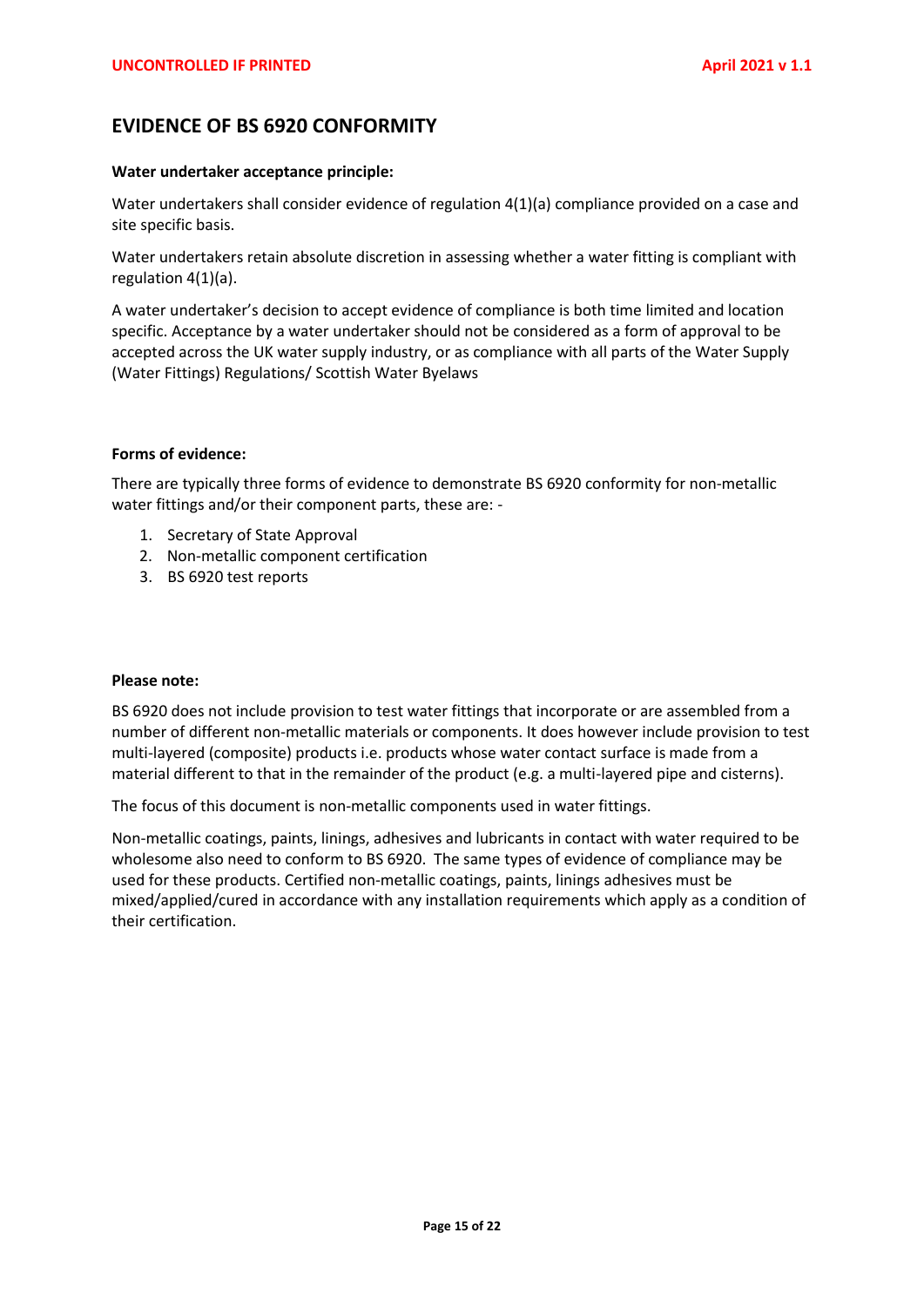## **1. SECRETARY OF STATE APPROVAL**

Current product approvals granted by the Secretary of State under regulation 31 of the Water Supply (Water Quality) Regulations 2000 may be considered as satisfying the requirements for nonmetallic materials in contact with water required to be wholesome.

All products approved by the Secretary of State are included in the 'List of Approved Products for use in the Public Water Supply in the United Kingdom'

[http://www.dwi.gov.uk/drinking-water-products//approved-products/index.htm](http://www.dwi.gov.uk/drinking-water-products/approved-products/index.htm)

**Please note:** the scope of this form of approval does not include mechanical performance. A Secretary of State approval for a product alone is not considered to be evidence a water fitting is of a suitable quality and standard for the purposes of regulation 4(1)(a), or other requirements of each of the regulations.

Water undertakers reserve the right to request further information to confirm BS 6920 conformity.

## **2. NON-METALLIC COMPONENT CERTIFICATION**

Confirmation that a non-metallic component is currently certified as conforming to BS 6920, may be accepted as evidence of BS 6920 conformity.

Please note water undertakers retain absolute discretion in assessing whether a certified nonmetallic component is compliant with the regulations. In discharging their duty to enforce the water fitting regulations water undertakers may request further information about such certification.

Factors considered by water undertakers when assessing whether to accept certification as evidence of BS 6920 conformity include whether the certification has been:

- Granted on the basis of conformity with all the applicable tests specified in the current version of BS 6920.
- Issued by a certification scheme which can satisfactorily demonstrate to the water undertakers it is competent and operates in a consistent and impartial manner. That is to say has adequate procedures in place to give confidence in its certification.

For example, a certification scheme which has ISO/IEC 17065 accreditation awarded by an accreditation body which recognises and is a signatory to the International Laboratory Accreditation Co-operation (ILAC) and undertakes regular audits to provide confidence in ongoing conformity.

Water undertakers will consider certification issued by non-accredited schemes, providing they are able to demonstrate an acceptable level of competency and operate in a consistent and impartial manner.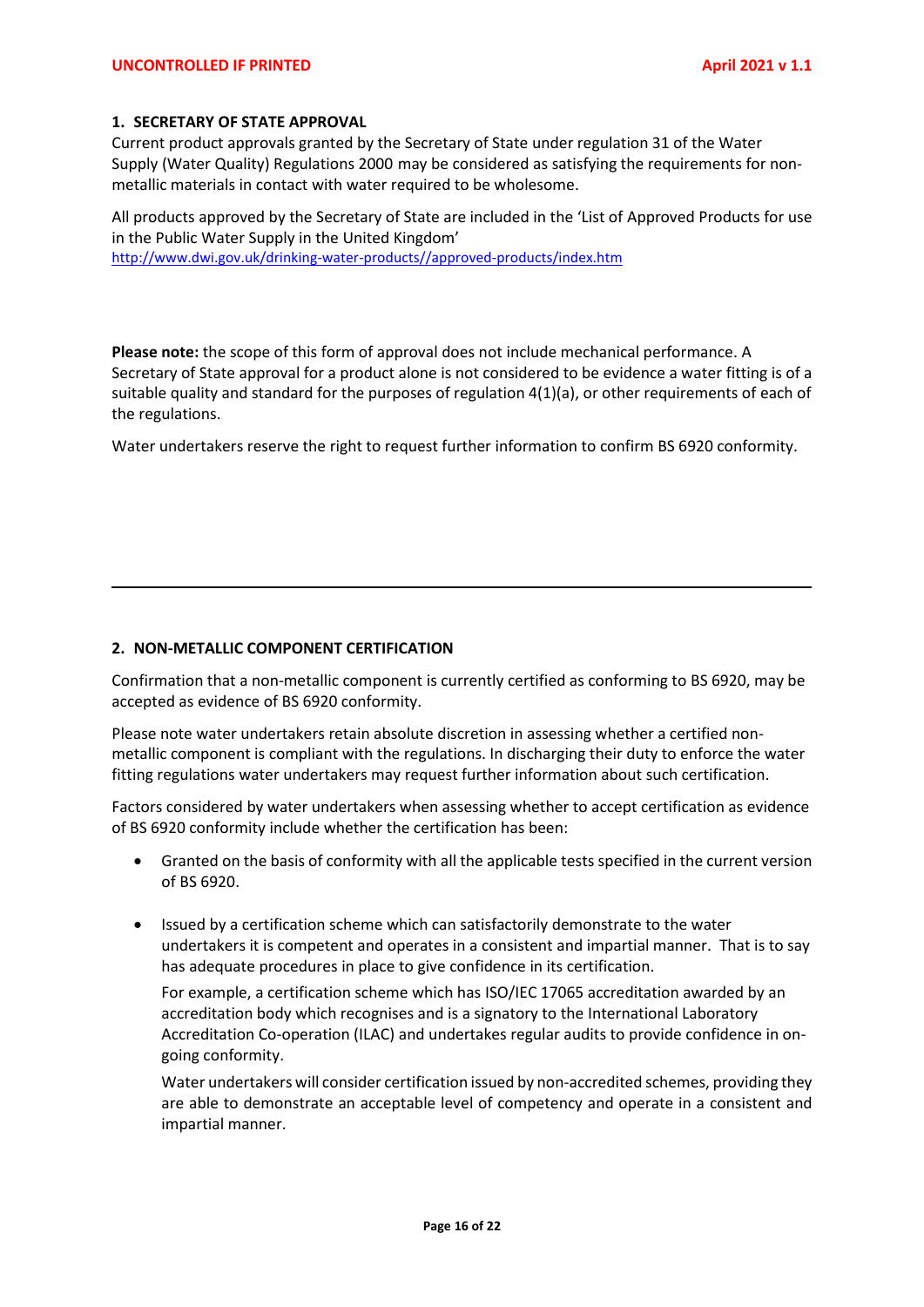• The testing required to obtain the certification has been carried out by a test facility which is competent to undertake BS 6920 testing in an accurate and reproducible manner.

For example, the testing has been carried out by a test facility with ISO/IEC 17025 accreditation awarded by an accreditation body which recognises and is a signatory to the International Laboratory Accreditation Co-operation (ILAC) for BS 6920 testing.

• Publicly available: a listing providing full details of non-metallic components currently certified and the scope of their certification, for example whether it is for all components manufactured from the same non-metallic material, the temperatures at which the non-metallic material conforms, shore hardness, inradius and method of manufacture.

If an appropriate level of information is not publicly available water undertakers will request further details to assess compliance.

#### **Please note:**

Queries regarding the scope of certification, for example whether it covers non-metallic components or all components manufactured from the same non-metallic material including variants of it (such as a different colour, different shore hardness or components produced using a different method of manufacture) should be referred to the certification body.

## **3. BS 6920 TEST REPORTS**

Where a non-metallic component has been tested against the current version of BS 6920, a test report may be considered as evidence of BS 6920 conformity.

Please note water undertakers retain absolute discretion in assessing whether a BS 6920 test report for a non-metallic component may be considered as evidence of BS 6920 conformity. In discharging their duty to enforce the regulations water undertakers may request further information regarding BS 6920 test reports.

For a BS 6920 test report to be considered as evidence of compliance it should:

- Be provided in English. Either the original test report, a translation approved by the issuing organisation or a certified electronic copy should be provided: a précis or summary will not be acceptable.
- Verify conformity with all applicable tests. That is to say includes a statement of conformity for all tests, as opposed to most or some, material respects, specified in the current version of BS 6920 required to claim conformity.

Water undertakers require acceptable evidence of conformity with all applicable test protocols.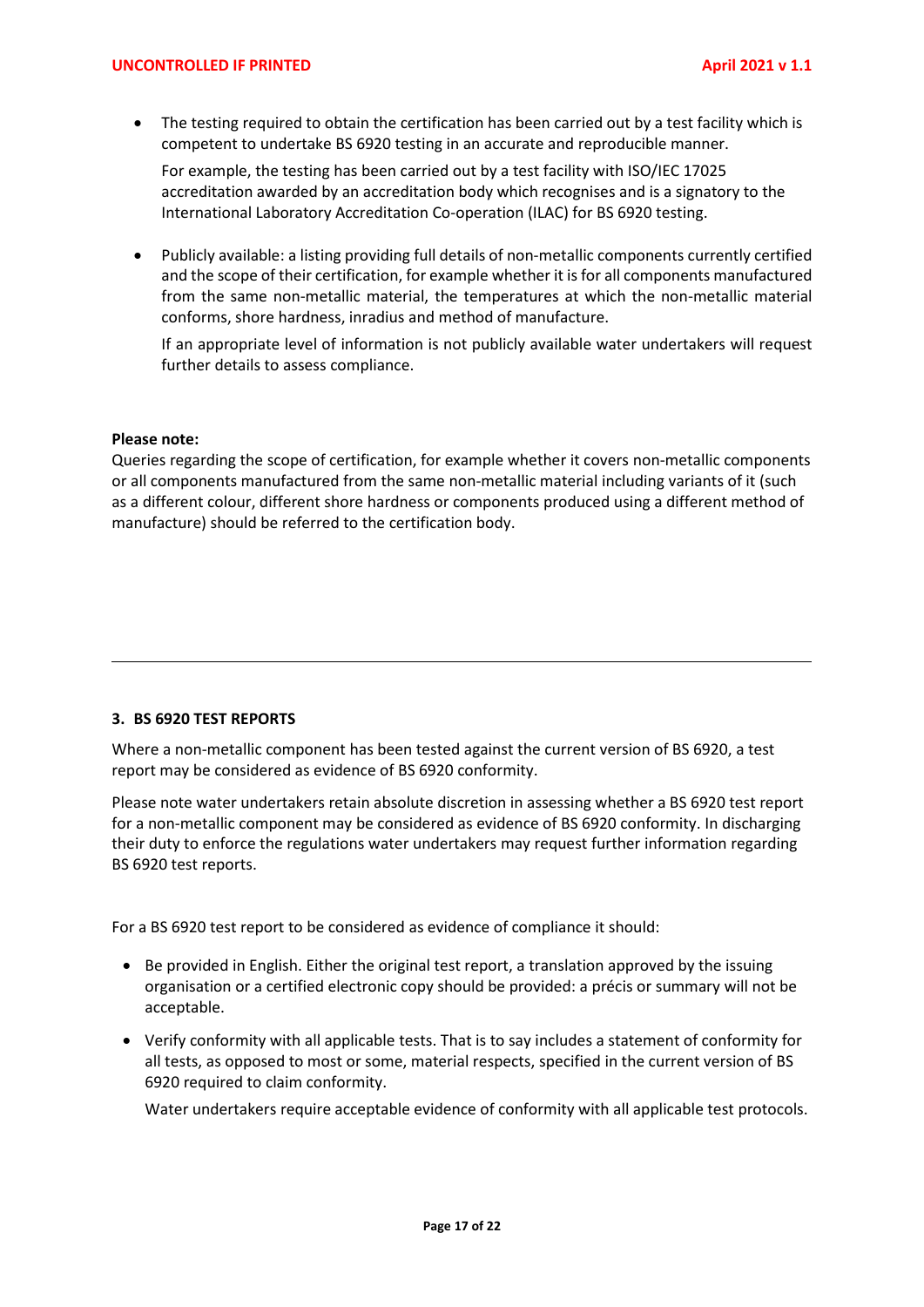Please note there may be occasions where multiple BS 6920 test reports are required to demonstrate conformity, for example when supplementary testing is required to extend scope. Consult the test laboratory for further information.

• Satisfy the reporting requirements specified in the current version of BS 6920.

These include the need for a test report to be signed by at least one member of laboratory staff from the test facility that carried out the testing: a unique identifier, such as a reference or serial number on each page. A statement of conformity or non-conformity with the acceptance criteria specified for the test requirements identified in BS 6920-1: 2014. Please consult the test laboratory for further advice.

• Be for the component in question.

If a test report is for a plaque, rather than the component, acceptability may be considered subject to supplementary testing.

If the test report is for a different component made from the same non-metallic material acceptance may be considered, however this will be dependent on a number of factors including but not limited to, whether the test sample was produced using a different method of manufacture or a different colour, size or shore hardness. Consult the test laboratory which undertook the BS 6920 testing for further information.

• Be undertaken at a test facility which is competent to undertake BS 6920 testing in an accurate and reproducible manner.

For example, the testing was conducted at a test facility which has ISO/IEC 17025 accreditation awarded by an accreditation body which recognises and is a signatory to the International Laboratory Accreditation Co-operation (ILAC), for BS 6920 testing.

Water undertakers may consider test reports issued by non-accredited test facilities provided they are able to demonstrate an acceptable level of competency and ability to produce accurate and reproducible BS 6920 tests.

#### **Please note:**

All test reports irrespective of the test date should be supported by a manufacturer's declaration including but not limited to confirmation the non-metallic material used to manufacture the component is the same as that tested – that is to say it has not been modified, the ingredients, including their proportions or percentages, the suppliers of raw material together with the site and method of manufacture have not changed since the original test sample was produced and tested.

To be considered as suitable for installation the evidence of BS 6920 conformity must cover the maximum operating temperature the non-metallic component will be exposed to.

Non-metallic components which have not been tested at temperatures above 23°C, or fail testing at a higher temperature, will only be considered as being suitable for cold water applications. To be considered as suitable for use for hot water applications a non-metallic component must conform to BS 6920 at the highest temperature to which it is likely to be exposed. High temperature testing can be carried out at a range of temperatures up to boiling.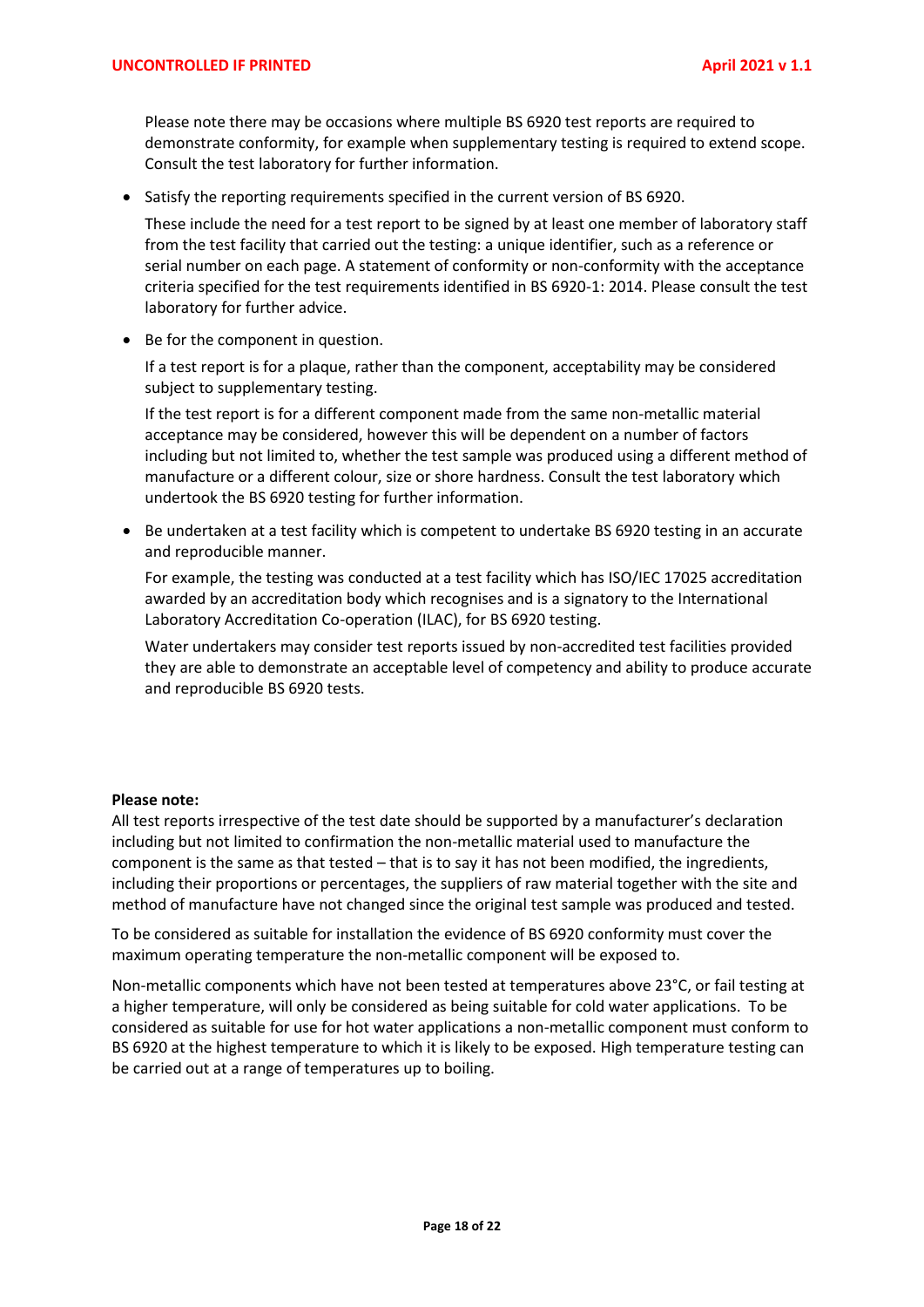# **Evidence of BS 6920 compliance: certified non-metallic component**

#### **Please note:**

**The following is non-statutory guidance drawing attention to information relating to nonmetallic component certification/ questions which water undertakers may consider when determining compliance with regulation 4(1)(a).**

**Providing this information does not guarantee acceptance.** 

Current certification of a non-metallic component, issued by a certification scheme which has adequate procedures in place to provide confidence its certification satisfies the requirements of regulation 4(1)(a), may be considered as evidence of BS 6920 conformity.

Water undertakers retain absolute discretion in assessing whether a certified non-metallic component is compliant with the regulations. In discharging their duty to enforce the water fitting regulations water undertakers can request further information about such certification.

Relevant questions to be considered:

To demonstrate conformity with BS 6920, the certification should be:

• Current and publicly available. The listing should provide confirmation the non-metallic component is currently certified.

*For example clarify whether the certification covers only those components listed or all components manufactured from the same non-metallic material, including those of a different colour, size/shape, shore hardness, inradius and method of manufacture as well as the temperatures at which the non-metallic material conforms to BS 6920.* 

*If it is unclear, please contact the certification body for clarification.*

*If an appropriate level of information is not publicly available water undertakers will require further details to assess compliance.*

• Issued by a certification scheme which can satisfactorily demonstrate it is competent and operates in a consistent and impartial manner. That is to say has adequate procedures in place to give confidence in its certification.

*For example, ISO/IEC 17065 accreditation awarded by an accreditation body which recognises and is a signatory to the International Laboratory Accreditation Co-operation (ILAC) and undertakes regular audits to provide confidence in on-going conformity.*

*Water undertakers will consider certification issued by non-accredited schemes, providing they are able to demonstrate an acceptable level of competency as well as consistent operation and impartiality*

• The testing required to obtain the certification has been carried out by a test facility which is competent to undertake BS 6920 testing in an accurate and reproducible manner.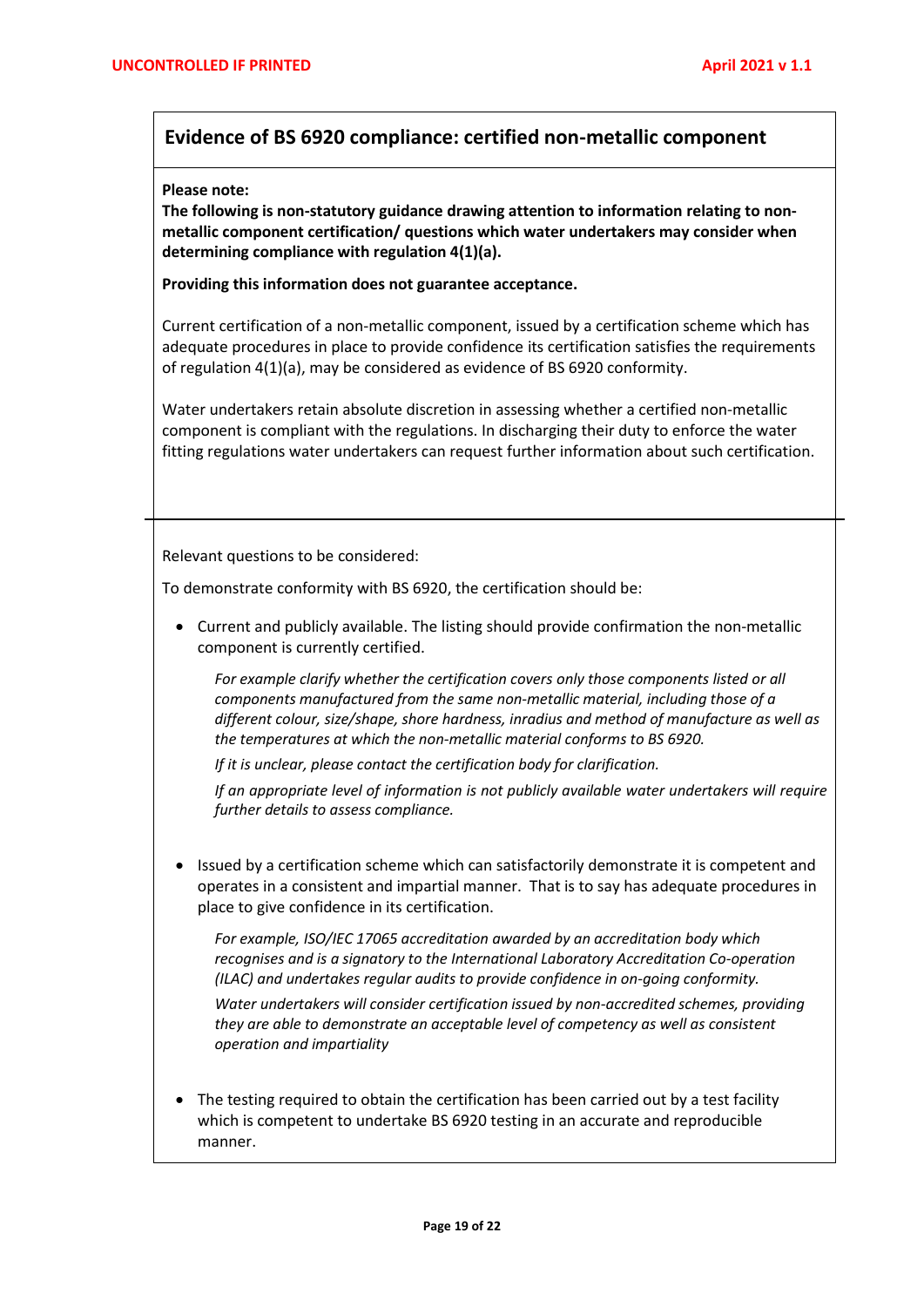*For example, has been carried out by a test facility with ISO/IEC 17025 accreditation awarded by an accreditation body which recognises and is a signatory to the International Laboratory Accreditation Co-operation (ILAC) for BS 6920 testing.* 

• Granted on the basis all testing required to claim conformity with the current version of BS 6920 has been satisfactorily completed. Please contact the certification body for clarification.

#### **Please note:**

A manufacturer's declaration may be required.

To be considered as suitable for installation the scope of certification must cover the maximum operating temperature the non-metallic component will be exposed to.

Certified non-metallic coatings, paints, linings adhesives must be mixed/applied/cured in accordance with any installation requirements which apply as a condition of their certification.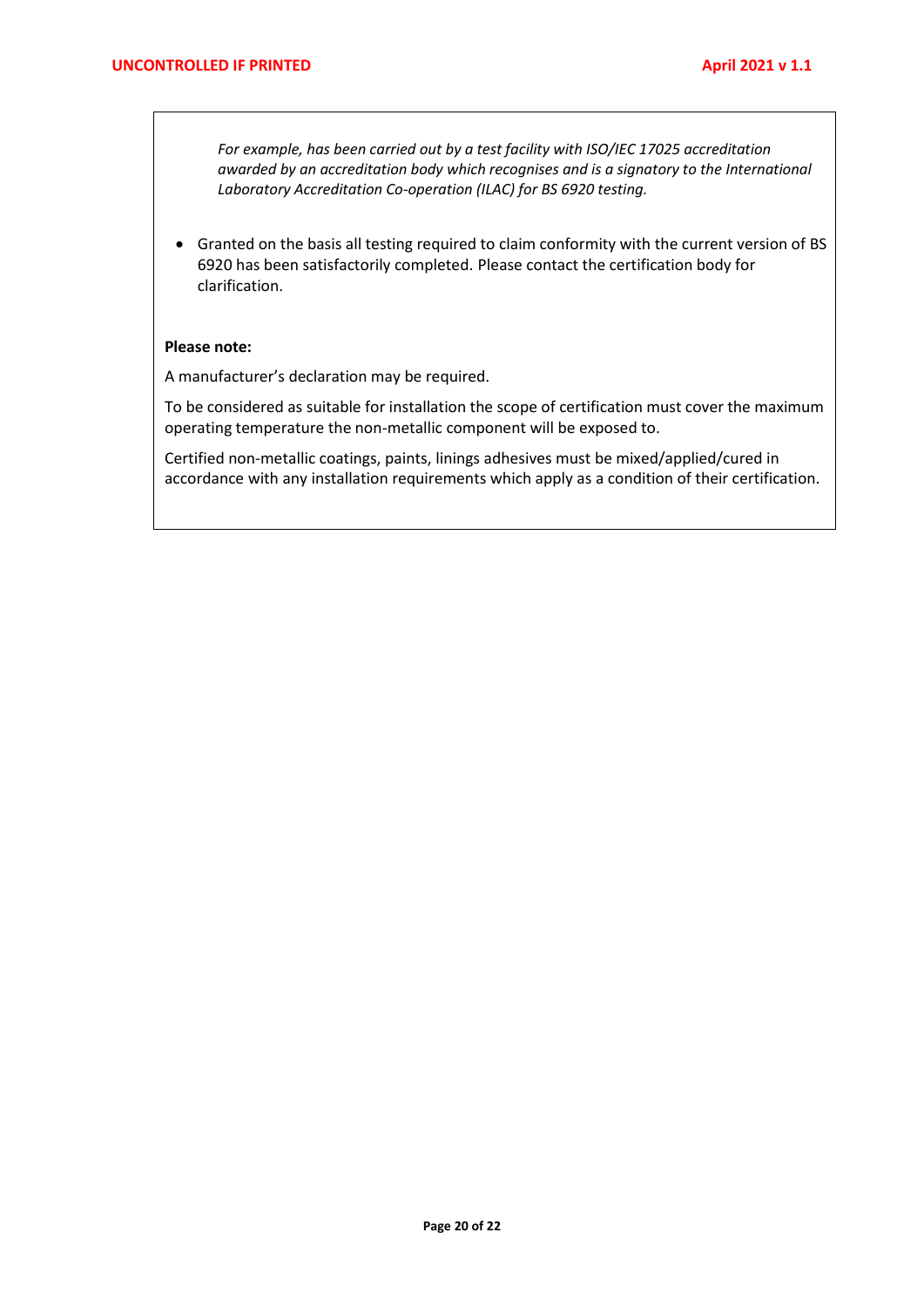# **Evidence of BS 6920 compliance: BS 6920 test reports**

#### **Please note:**

**The following is non-statutory guidance drawing attention to information relating to conformity with BS 6920 / questions which water undertakers may consider when determining compliance with regulation 4(1)(a).** 

**Providing this information does not guarantee acceptance.** 

Water undertakers retain absolute discretion in assessing whether a BS 6920 test report for a non-metallic component may be considered as evidence of BS 6920 conformity.

In discharging their duty to enforce the regulations water undertakers may request further information about such BS 6920 test reports.

Relevant questions to be considered:

To demonstrate conformity with BS 6920 a test report should:

• Verify conformity with all, as opposed to most or in some respects, tests specified in the current version of BS 6920. That is to say includes a statement of conformity with the acceptance criteria specified for the test requirements identified in BS 6920-1: 2014.

*Water undertakers require acceptable evidence of conformity with all applicable test protocols.* 

*Please note there may be occasions where multiple BS 6920 test reports are required to demonstrate conformity, for example when supplementary testing is required to extend scope. Consult the test laboratory for further information.* 

• Satisfy the reporting requirements specified in the current version of BS 6920.

*These include the need for a test report to be signed by at least one member of laboratory staff from the test facility that carried out the testing. A unique identifier such as a reference or serial number on each page. A statement of conformity or non-conformity with the acceptance criteria specified for the test requirements identified in BS 6920-1: 2014. Please consult the test laboratory for further advice.*

- Be provided in English. Either the original test report, a translation approved by the issuing organisation or a certified electronic copy: a précis or summary will not be acceptable.
- Be for the non-metallic component in question.